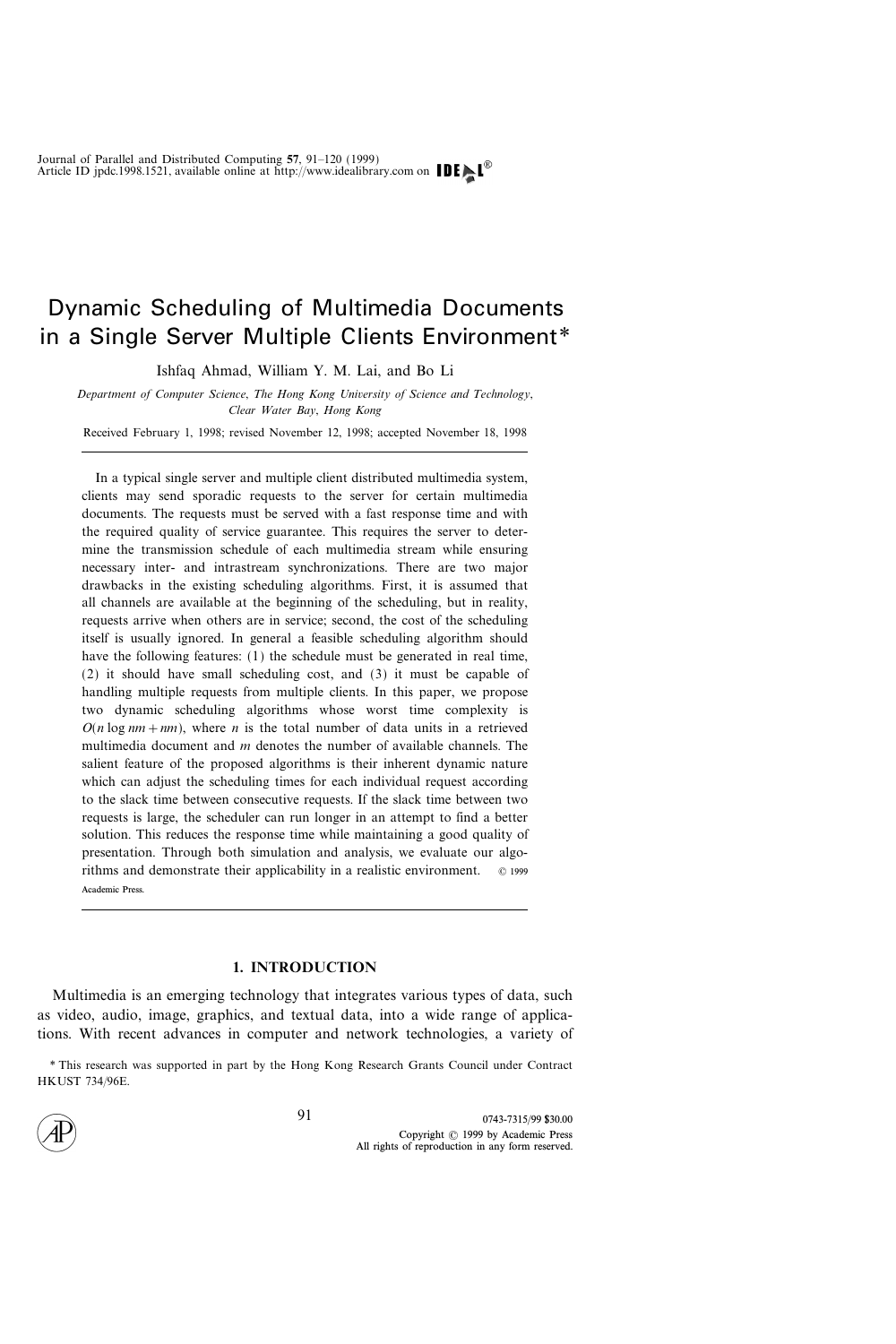distributed multimedia applications are becoming more feasible. In a distributed multimedia system, users can access diverse applications, such as computer-supported cooperative works [11], video conferencing systems [1, 5], internet surfing (for example, the World Wide Web), and on-demand multimedia services [8] like video-on-demand.

Multimedia data can be classified as either live data or preorchestrated and stored data, depending on its generation time. Live data is generated in real-time (for example, video phones and video conferencing) while preorchestrated multimedia data refers to stored data for which the playout script has already been specified at the time of authoring and storage. Examples are: video on-demand, information clearing-houses, computer-based training (CBT) training, and instruction systems. Generally, a *multimedia document* can be a composite of preorchestrated and stored multimedia data.

For presenting a multimedia document, the presentation system must observe and obey the temporal relations among various multimedia objects at the time of playout. The coordination of real-time presentation of multimedia documents and the maintenance of the timing-order among component media are known as temporal synchronization. The temporal synchronization can be natural or synthetically created. Natural relationships are ones which are implied, such as the simultaneous playback of video and audio. Synthetic relationships are explicitly formulated.

In a distributed environment, a multimedia system may consist of multiple sources servers or/and clients connected via a network. Unlike the majority of today's pointto-point network applications, emerging multimedia applications such as LAN TV, collaborative computing, and desktop conferencing depend on the ability to send the information from one host to many clients. Since a multimedia document may be a mixture of anisochronous data (for example, text and images) and isochronous data (for example, audio, voice, video, and animation), the management and distribution of heterogeneous data with vastly different storage, communication, and presentation requirements thus pose tremendous engineering challenges [19]. Transportation of isochronous data requires a service supporting real-time delivery and fine-grained synchronization. On the other hand, transportation of anisochronous data poses less stringent end-to-end delivery requirements, yet it requires superior reliability in transmission.

Ideally, if an entire system (including a multimedia server, a network system, and a presentation system) is able to operate in a synchronized fashion, then the presentation of a multimedia document at the client site can be done in a perfect manner. Unfortunately, limitations exist in reality. It may be due to the cost of equipment, exponential increment of users, limited channel bandwidth, and limited processing power. In addition, packets/cells in a real packet/cell switched network (such as IP and ATM networks) suffer statistical queuing delays introduced by the network. Thus, the presentation system at the client site needs to perform proper resynchronization actions to compensate for various delays and missing packets cells. In addition, the presentation system can also suffer from many constraints such as the low speed of the CPU, I/O transfer rates, and limited buffer sizes.

Existing work has largely focused on the problem of designing disk scheduling and admission-control algorithms that guarantee real-time continuous access to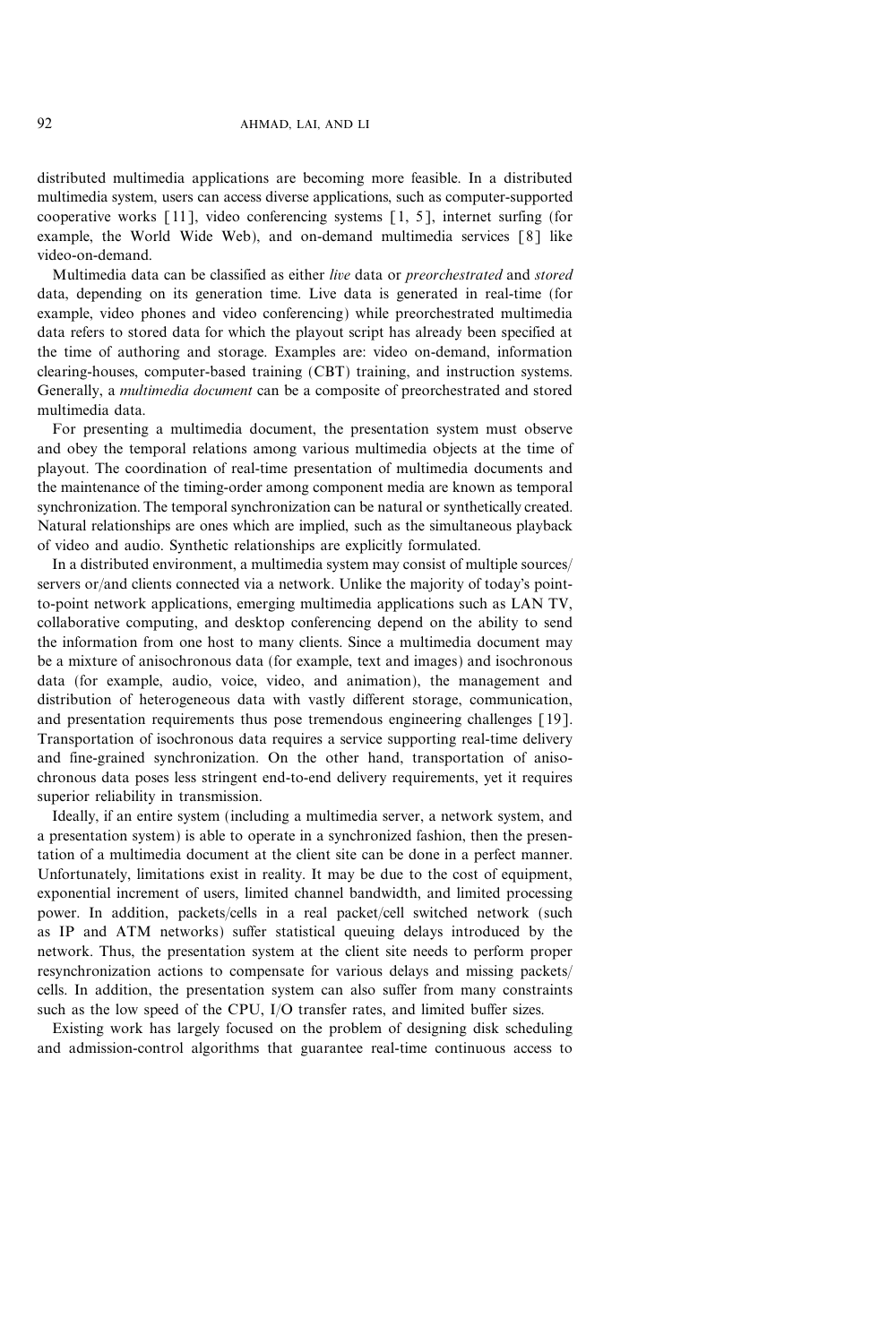storage devices. Less attention has been given to integrate real-time continuous media streams with non-real-time, sporadic traffic. Although there has been considerable work in real-time scheduling, the application of the principles of scheduling tasks for execution by the processor and computing the feasibility of such a schedule has not been fully explored in the context of multimedia systems.

In a typical single server and multiple client configurations, clients may send requests to the server for certain multimedia documents. The requests may come in a sporadic fashion and must be served by the server immediately by determining the transmission schedule of each multimedia stream in order to ensure that the requested multimedia documents arrive at the client's site in time. In a sense, this is a dynamic scheduling problem with timing constraints in a soft real-time environment. This requires determining an order of transmission with proper intra-stream and inter-stream synchronization. Server-based scheduling has been studied previously (see [3, 9]); however, investigation was limited to a static and single client scheduling environment [3]. To cope with a real-time environment, the multimedia server needs to generate schedules in real-time. In addition, it must be fast and efficient to meet the timing requirements. In this paper, we propose two dynamic scheduling algorithms.

The remainder of this paper is organized as follows. In the next section, we provide an overview of the multimedia document model used in our study. In Section 3, we discuss the multimedia scheduling problem, and present a brief overview of existing multimedia scheduling algorithms. In Section 4, we describe the proposed algorithms. In Section 5, we present the multimedia system simulator. In Section 6, we provide the details of our experimental methodology, experimental results, and analysis. We conclude this paper in Section 7 by providing some final remarks.

# 2. MULTIMEDIA SYNCHRONIZATION AND COMMUNICATION MODEL

To enforce presentation and synchronization of multimedia information, a model specifying the timing requirements of various media are essential. A number of conceptual models have been developed to represent such objects [6, 18, 30]. These models can be classified into five categories: graphical models [27], Petri net based models [26], object-oriented models [20], language based models [24], and temporal abstraction models [2]. Some models are primarily aimed at synchronization aspect of multimedia data, while the others are more concerned with the browsing aspect of the objects. The models based on graphs and Petri nets have the additional advantage of illustrating synchronization semantics and, hence, are useful for visual orchestration of multimedia presentations.

The Petri net has been shown to be an effective modeling technique [7, 26, 18], which can, in general, define specific temporal relationships among objects. In distributed multimedia systems, Petri net based models have been used to develop the conceptual models and browsing semantics of multimedia objects [7, 26, 18]. The basic idea in these models is to represent various components of multimedia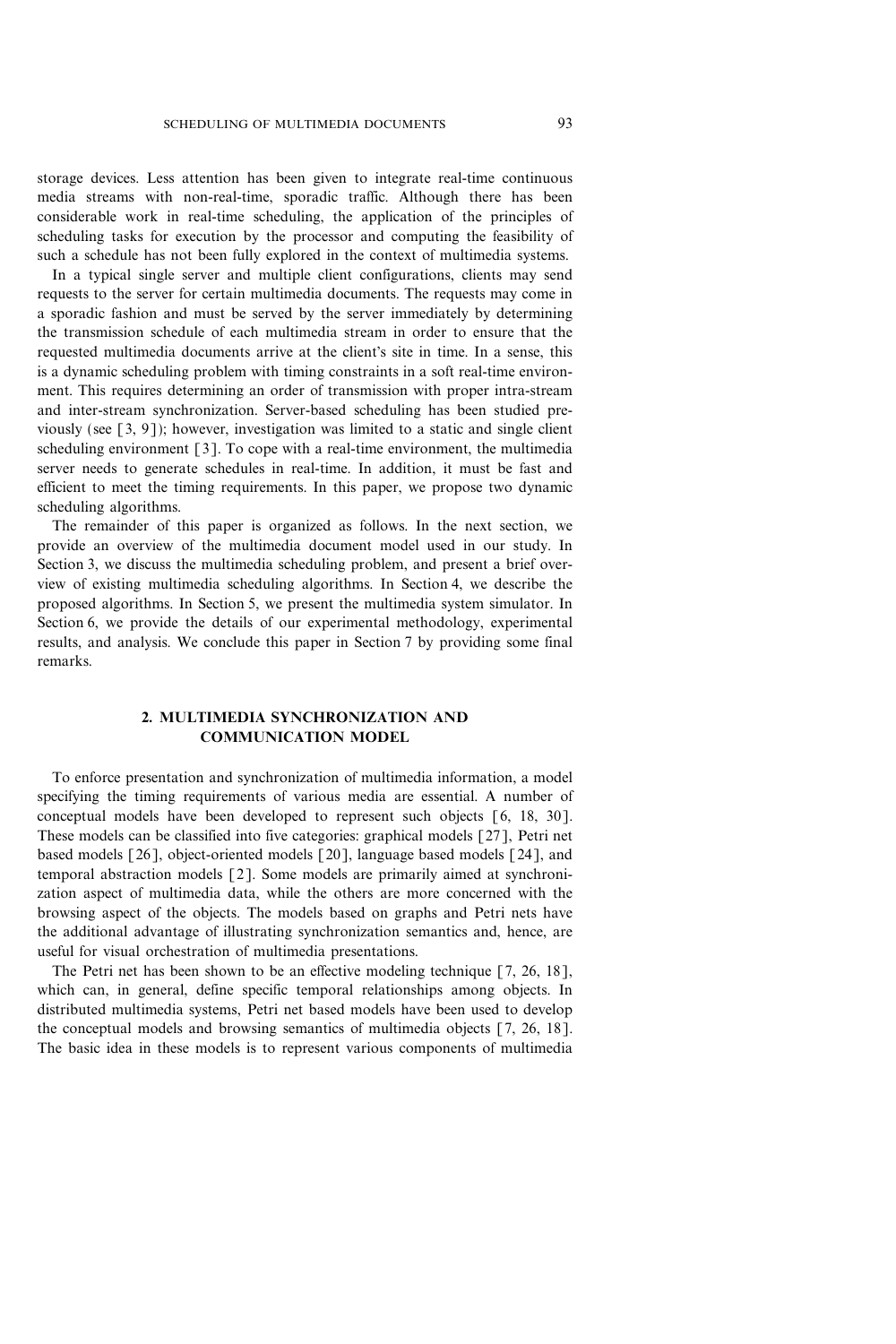objects as places and describe their inter-relations as transitions. These models have been shown to be effective for specifying multimedia synchronization requirements.

#### 2.1. Object Composition Petri Net (OCPN)

A Petri net based model can be used to specify *object* level synchronization requirements. By taking advantage of this unique characteristic, a model known as the *object composition Petri net* (OCPN) was proposed [18]. The salient feature of this model is the ability to explicitly capture all the necessary temporal relations. In general, an OCPN refers to a Petri net graph (an acyclic directed graph). Each place in the OCPN represents the playout of a multimedia object while each transition represents a synchronization point.

The attributes of each object such as type and size are assumed to be stored within the object itself. Since an OCPN represents temporal relationships among objects, it is easy to determine playout deadlines for all objects by analyzing their precedence-relations and playout durations.

## 2.2. Extended Object Composition Petri Net

The OCPN model guarantees synchronization at object level, not between small data-units such as a frame. In the absence of proper synchronization between small data-units, objects can suffer from "out-of-synch" problem which can become quite visible. In a distributed environment, multimedia objects are usually too coarse to be used as data units for communication and synchronization. To control the transmission and playout of objects, it is necessary to define some finer-grained data units. Such data units can be obtained by dividing each object into a sequence of finer-grained subobjects of a shorter presentation duration [30]. Such a data unit is called the object synchronization interval unit (SIU). The transmission of an object implies the transmission of a stream of SIUs.

For the purpose of inter-stream synchronization, temporally related objects may be divided into SIUs of equal duration [29]. Each SIU is marked with the synchronization interval number to which it belongs in the form of a header information. These sequence numbers are used at the client site to determine the level of asynchrony between multiple streams and to resynchronize them if needed.

The object type dictates the size and the playout duration of a SIU. For instance, a video object may be divided into multiple SIUs, with each SIU holding information for a complete video frame. Using this choice for the size of a SIU, a video clip can be divided into a sequence of SIUs with a duration of  $1/30$  of a second each (Fig. 1 shows an example OCPN and the equivalent XOCPN). Although the duration of a SIU for each of the two streams is the same, the size of the SIU (in bytes) is different for the two streams. Each SIU inherits the media type and the quality of service (QoS) requirement of its objects. The QoS requirements may include bandwidth, end-to-end delay, and jitters for the object. From the networking parameters a bound on end-to-end transit delay that includes both propagation and quering time can be derived for each SIU. Accordingly, playout deadlines for individual SIUs can also be derived from the object deadlines. Let us assume: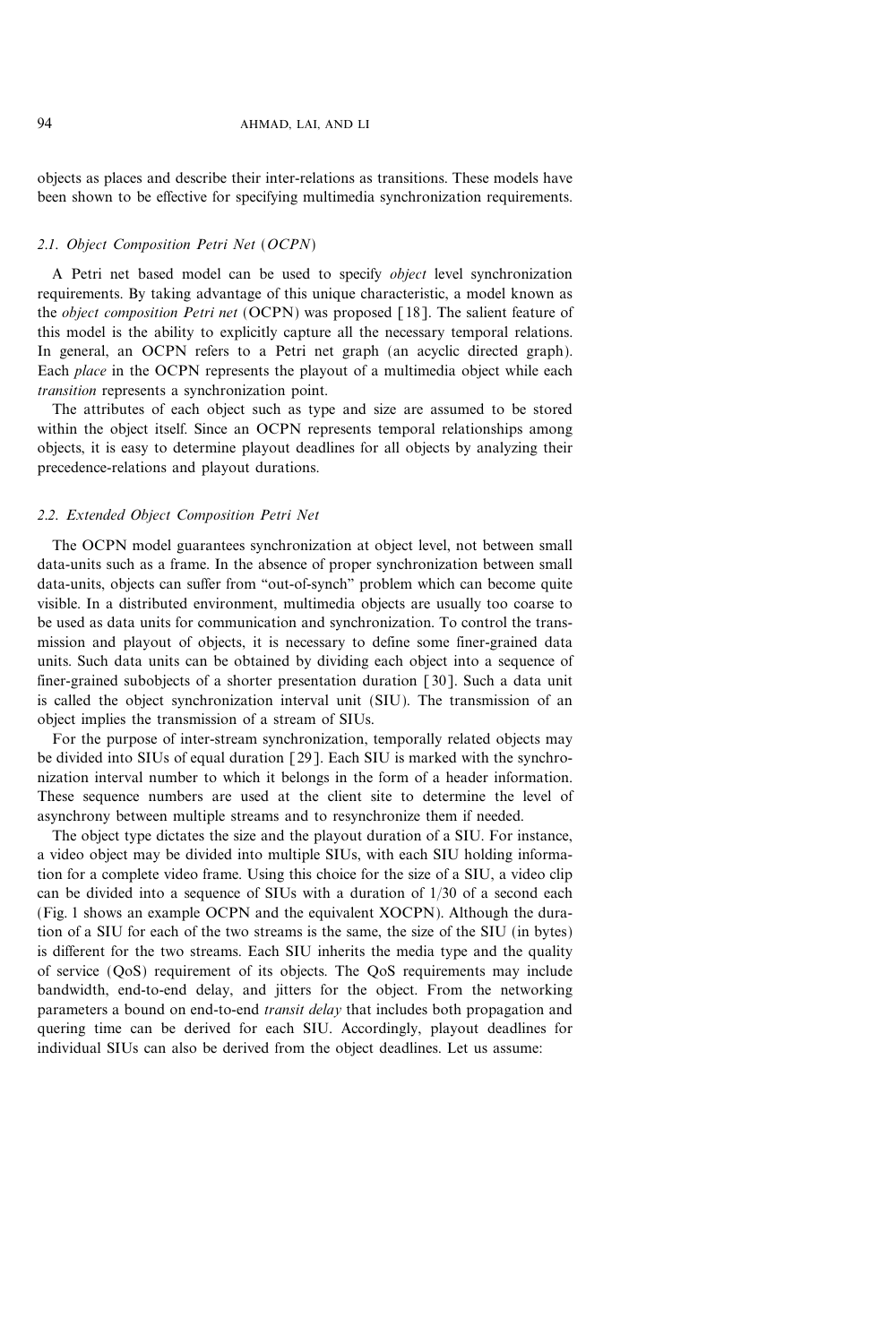

FIG. 1. An example OCPN and its equivalent XOCPN.

 $\Delta_i$  is the synchronization interval of object  $O_i$ , i.e., the length of the SIU

 $D_i$  is the playout deadline of object  $O_i$ 

 $d^j$ is the deadline of *j*th SIU of object  $O_i$ 

then, the *playout* deadline is

$$
d_i^j = D_i + (j - 1) \Delta_i.
$$

Mathematically, a formal specification of XOCPN can be found in [30]. The XOCPN is divided into two categories: the *transmitter* and the *receiver* model. At the time of retrieval of a multimedia document, both models need to be generated. The transmitter-XOCPN is used by the multimedia server. According to the transmitter-XOCPN model, the server determines when it should schedule a SIU for transmission. On the other hand, the receiver-XOCPN model is used by the presentation system to synchronize objects while playing. This XOCPN is generated simultaneously with the transmitter-XOCPN when the multimedia document is accessed by the user.

The XOCPN incorporates two new synchronization points, inter-object synchronization points (ISPs) and inter-stream pacing points (IPPs). Inter-object synchronization points correspond to transition points in the OCPN which in turn correspond to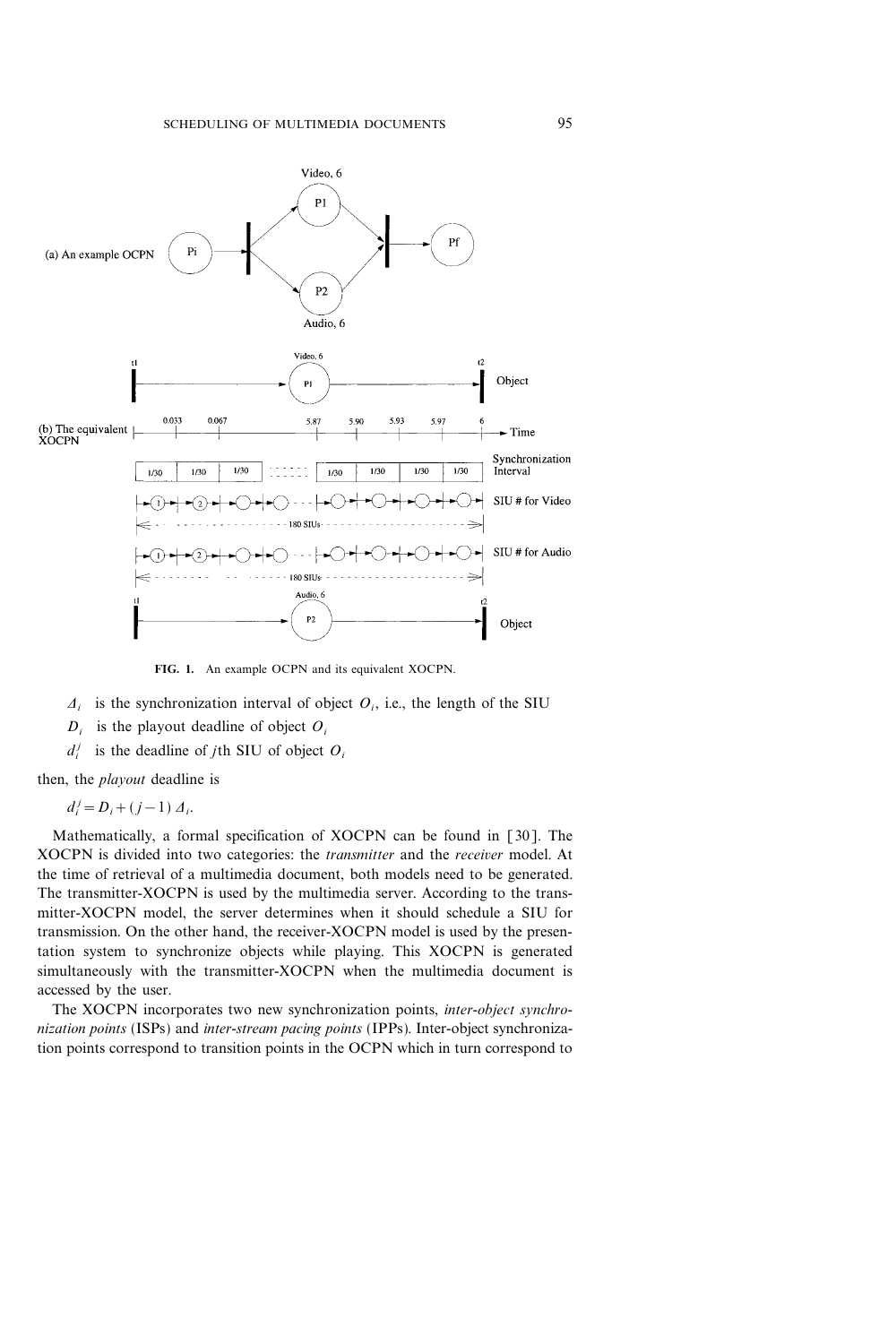the transition between two different component objects and impose strict timing constraints among the IPPs according to the Petri net firing rule. Inter-stream pacing points provide the capability for much finer grained synchronization. At each IPP, some information is collected regarding the current state of synchrony among related streams. This information can be derived from the currently playing SIU numbers of each stream. The collected information is then compared among the streams for skew. When some asynchrony (or skew between slow and fast streams) becomes greater than a given threshold value during the playout of the streams, the slower stream can be *pulled up* by skipping the playout of some intermediate SIUs to align it with the other streams.

## 3. SCHEDULING

The problem of scheduling the transmission of multimedia data in a channeldeficient system can be formulated as a deterministic, non-preemptive parallel machine scheduling problem. It has been identified as a nondeterministic problem, equivalent to the knapsack NP-hard problem  $\lceil 4 \rceil$ . To simplify the problem, we assume the network system performs uni-casting. We also assume the network adopts static resource reservation and provides multiple virtual channels for each client with guaranteed QoS, specifically bandwidth and delay. Based on the XOCPN model, synchronization can be achieved if all multimedia objects in the document are delivered prior to their playout deadlines specified by the specification model.

To ensure the availability of each SIU at the destination before the playout deadline in the presence of random network delays, the SIUs need to be scheduled ahead of their respective deadlines by a factor greater than the maximum expected delay. This prescheduling time is referred to as the *control time*. Since the delays are random, some SIUs may arrive earlier than their deadlines and need to be buffered. The amount of buffering required depends on the control time and the presentation rate required, which in turn is dependent on the network delay distributions. In case of multiple streams, inter-stream synchronization along with intra-stream is also required. The receiver can then buffer the incoming objects until their playout deadlines occur.

The problem of scheduling multimedia documents can be formulated as a deterministic, but on-line, non-preemptive, uniform parallel-processor scheduling problem, where SIUs act like jobs and available channels act like processors. In short, the scheduling of  $n$  SIUs on  $m$  channels is equivalent to assigning  $n$  tasks to  $m$  uniform parallel processors.

#### 3.1. Basic Principles of Scheduling

We first define a correctness criterion for the execution of a multimedia transaction and then identify the respective feasible schedules. As with conventional transactions, the semantics of a multimedia transaction determine the correctness of its execution. Unlike conventional transactions, however, the time constraints defined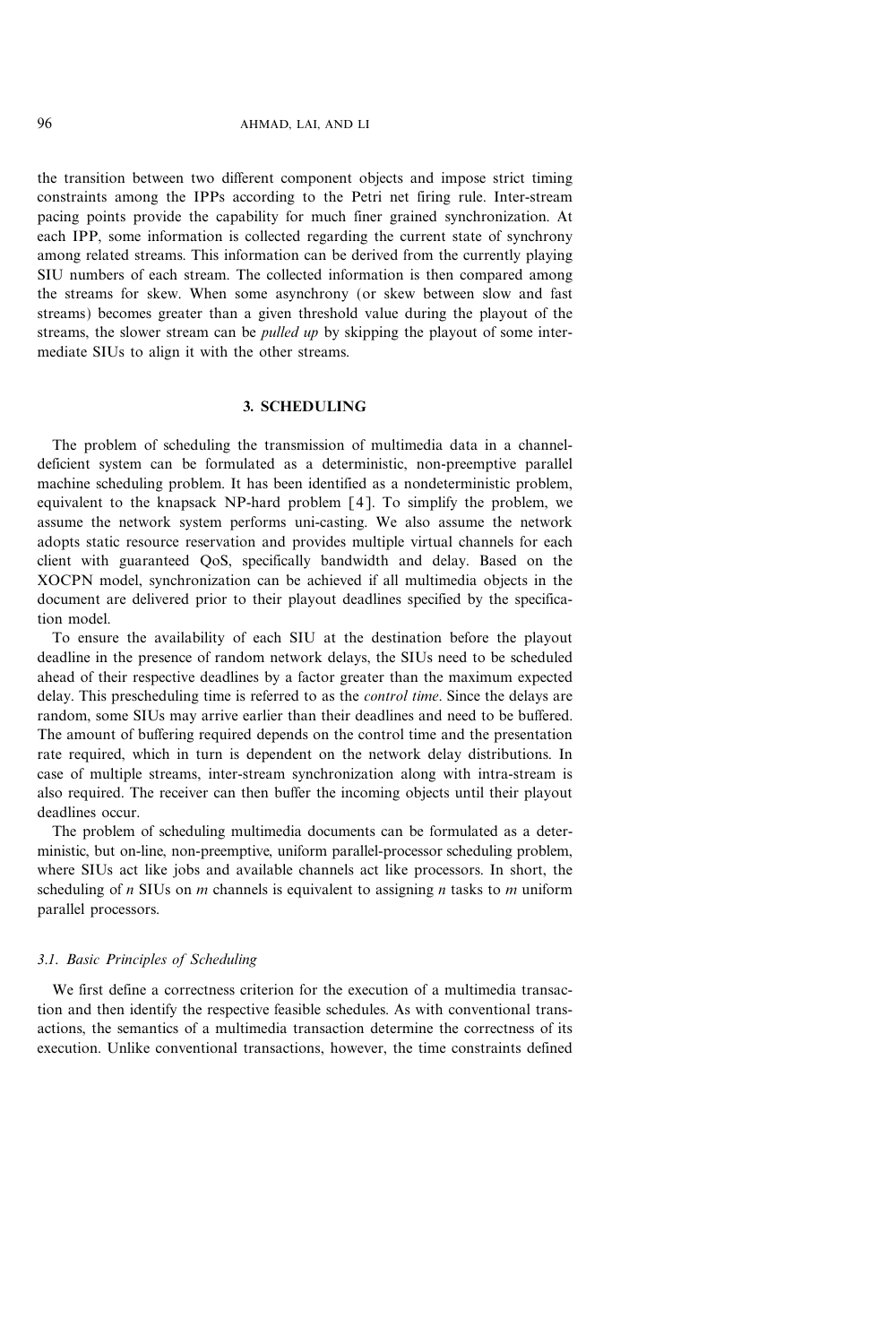within multimedia transactions are of prime importance; therefore, we introduce the following semantic correctness criterion.

DEFINITION 3.1 (Semantic correctness criterion). The execution of a multimedia transaction  $T$  is correct if the time constraints specified on the transactions in  $T$  are preserved.

This semantic correctness criterion is theoretically applicable to the executions of multimedia transactions. However, in a practical, delay-prone system, this criterion cannot be applied directly by the scheduler to enforce the execution of multimedia transactions. Given the pervasive nature of the delay, a strict application of this rule would result in the aborting of a vast majority of multimedia transactions. A more realistic scheduling criterion is therefore needed.

DEFINITION 3.2 (Synchronous schedules). A schedule  $S$  of a multimedia transaction is synchronous if all intra-and inter-synchronization points defined among the transactions of the multimedia transaction are preserved.

Thus, synchronous schedules guarantee that no temporal deviation will occur within the presentation at synchronization points by preserving all the synchronization constraints defined in the transaction.

A synchronous schedule, however, can cause large delay between the delivery operations of different transactions during some intervals. Thus, synchronous schedules should not be considered to be completely correct. We introduce the concept of acceptable schedules by incorporating the effect of delays into the definition of synchronous schedules.

DEFINITION 3.3 (Acceptable schedules). A schedule  $S$  is acceptable if and only if S is synchronous and all delays occurring between synchronization points are within the permissible range.

When a user requests the retrieval of multimedia documents, the multimedia server retrieves the structure of the document and requests the network to transfer the multimedia objects constituting the document. The deadline of each SIU can only be met when the network provides a set of channels with adequate bandwidth and a bounded delay. SIUs with the same playout deadline may have different endto-end delays when separate channels are available for them. Consequently, deriving the transmitter-XOCPN should take network delay into account. Also, these SIUs may not be transmitted concurrently because of the limited number of channels.

The duration of channel occupation of  $\text{SIU}_i$ , which is represented as the tuple  $[\beta_i, d_i]$ , can be calculated as follows. Suppose

- $s_i$  is the size of SIU.
- $d_i$  is the playout deadline of SIU; determined by the temporal specification
- $c_k$  is the kth channel's effective bandwidth
- $\delta_k$  is the bound on end-to-end transit delay associated with channel k
- $\beta_i$  is the required transmission start time of SIU<sub>i</sub> with respect to  $d_i$
- $T_i^k$  $i<sub>i</sub>$  is the transmission time of SIU<sub>i</sub> over channel k,  $T_i^k = s_i/c_k$ .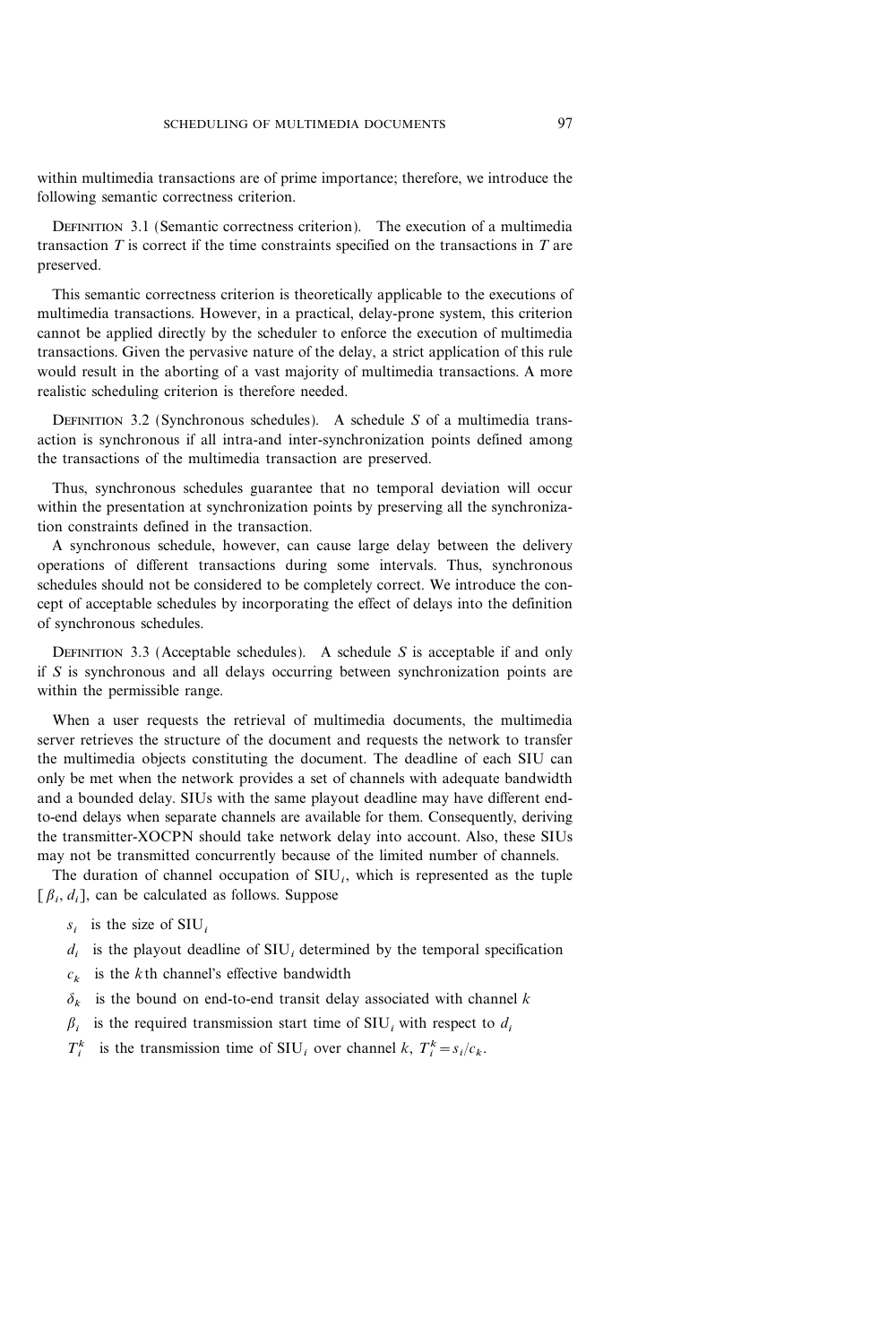To meet its playout deadline at the client site, the server should transmit  $\text{SIU}_i$  no later than  $(d_i - T_i^k - \delta_k)$  which means we can set  $\beta_i = d_i - T_i^k - \delta_k$ . At the server side, SIU<sub>i</sub> occupies the outgoing channel for  $[\beta_i, \beta_i + T_i^k)$  time units. By calculating the channel occupancy time for all SIUs belonging to the same object, we can find the channel occupancy duration of each object.

If the network is unable to provide a set of channels with proper QoS parameters required, retrieval of the requested multimedia document cannot be accomplished in a synchronous manner, and the client's request may be denied. Alternatively, some amount of multimedia data can be pretransmitted to the client site and can be played out later. This scheme incurs some initial delay in order to buffer objects at the client site prior to their synchronous playout. The initial delay should be long enough to provide inter-stream and intra-stream synchronization after the client starts the presentation.

We are given a set of n SIUs  $S = \{SIU_1, SU_2, ..., SU_n\}$ , and a set of m channels  $C = \{C_1, C_2, ..., C_m\}$ . Suppose SIU<sub>i</sub> is scheduled for transmission on channel  $C_k$  at time  $\alpha_i$  according to some scheduling policy. In other words,  $\alpha_i$  is the actual transmission time of  $\text{SIU}_i$ . Then the arrival time,  $A_i$ , of  $\text{SIU}_i$  at the client site becomes

$$
A_i = \alpha_j + \frac{s_i}{c_k} + \delta_k.
$$

The tardiness of  $\text{SIU}_i$  with respect to its playout deadline can be defined as

$$
T_i = \max\{0, A_i - d_i\}.
$$

If  $T_i>0$ , SIU<sub>i</sub> misses its playout deadline which results in intra-stream as well as inter-stream asynchrony. This is illustrated in Fig. 2.

To ensure synchronization and to avoid missing playout deadlines of SIUs, we may need to delay the start of the presentation until the tardy SIUs become available at the client site. Conceptually, we can delay the start by its maximum tardiness as  $T_{\text{max}} = \max_{1 \le i \le n} \{T_i\}.$ 



(b) SIU arrives late ( $A_i - d_i > 0$ )

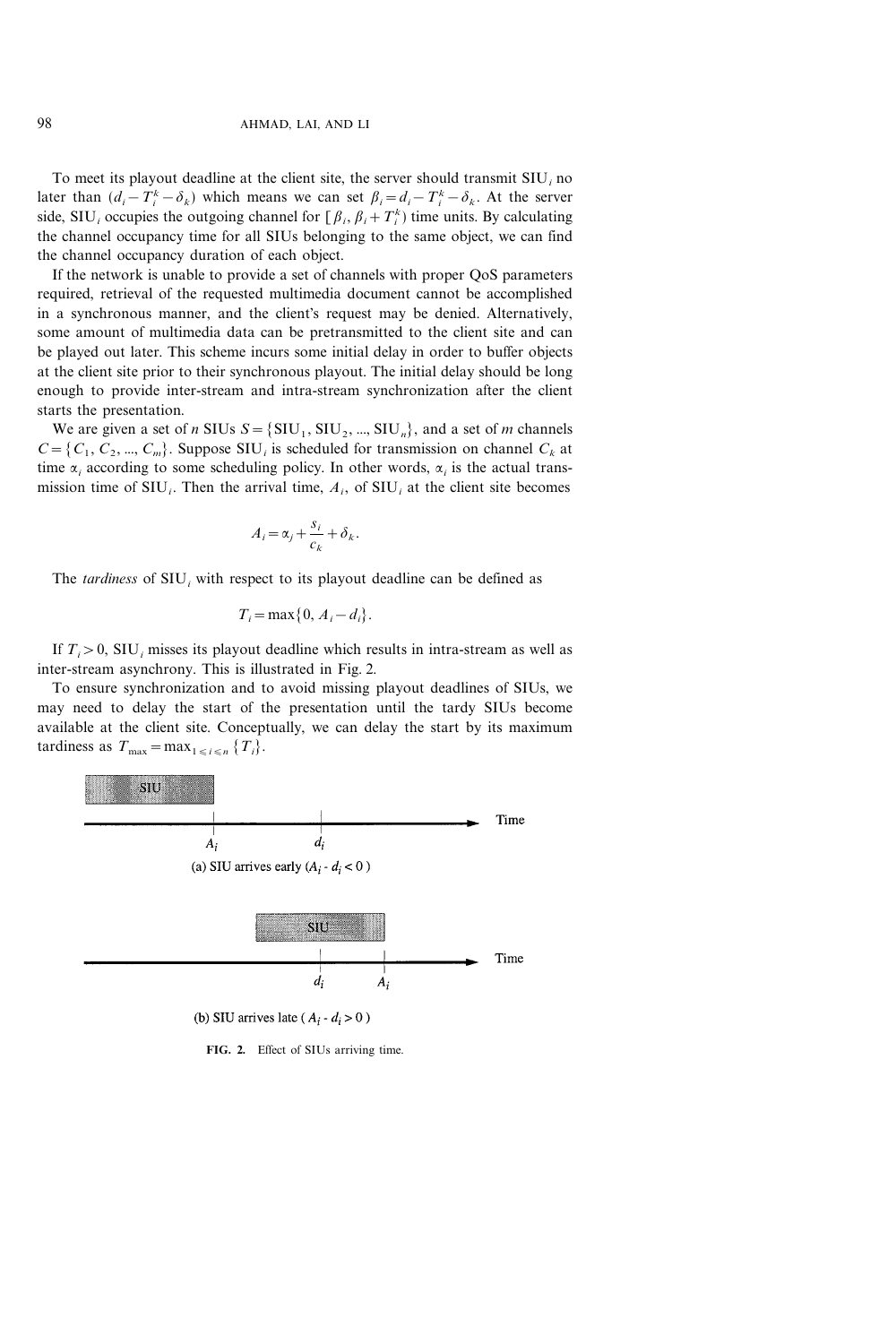However, sometimes the user may prefer a faster response over a little degradation in the quality of the presentation. This leads to a trade-off between speed and quality.

If we define the induced playout deadlines to be  $(d_i+T_{\text{max}})$ , where  $1 \le i \le n$ , then the induced playout deadlines are the earliest playout deadlines that can be met while achieving a synchronous presentation according to a given schedule. Compared to the original playout deadlines  $d_i$ ,  $T_{\text{max}}$  in the induced playout deadlines is the initial delay in the presentation process.

#### 3.2. Related Work

Scheduling in a distributed multimedia system is somewhat equivalent to dynamic scheduling with timing constraints in a soft real-time environment. Dynamic scheduling calls for tasks to be scheduled as they arrive. Soft real-time scheduling involves tasks which have deadlines that are not absolute but can only be missed a certain percentage of the time. There is one difference between scheduling in a traditional soft real-time environment and multimedia systems. In the latter, we can characterize the tolerance to missed deadlines and other errors. For example, in most presentations if an image is displayed 0.5 s late there is no noticeable change in the presentation, as long as it is eventually displayed. In a video presentation if 10 frames are displayed 0.5 s late, their relationship to other frames would make the presentation nonsensical. Clearly, the tolerance to miss the playout deadlines depends on the media and the presentation.

Multimedia scheduling and some of the similar and related scheduling works are known to be NP-hard problems, and, therefore, heuristic methods are widely selected as possible solutions. Various approaches include artificial intelligent and dynamic programming [17, 28]. Some of these incorporate the feedback approach [14] and some use the priority or weighting approach [13]. In the feedback approach, the scheduling algorithm performs differently according to the feedback from the user.

Earliest deadline first (EDF) is an algorithm which is believed to be suitable for scheduling continuous media  $[17, 32]$ . EDF is an optimal, dynamic algorithm [25]. Five efficient heuristic algorithms have been proposed in [3] to obtain approximate solutions to the scheduling problem. All algorithms try to preschedule the transmission of multimedia objects so that they arrive at the destination before their play-out deadlines. The objects are scheduled one by one over the earliest available channels. The main problem is that these algorithms are evaluated in a static fashion and single client environments, and thus, their behavior in a dynamic environment is unknown.

A modified earliest deadline first (MEDF) algorithm has been proposed [17]. In this algorithm, a first-come first-serve (FCFS) algorithm is used for non-real-time traffic and virtual deadline-first algorithm is used for real-time traffic. A EDF algorithm is finally applied to the real-time scheduled data elements if they miss their virtual deadlines. The real time data are assigned to have the highest priority to be transmitted, but this is not the case for the non-real-time streams. As a result, synchronization may not be achieved between isochronous and anisochronous streams whenever it is needed.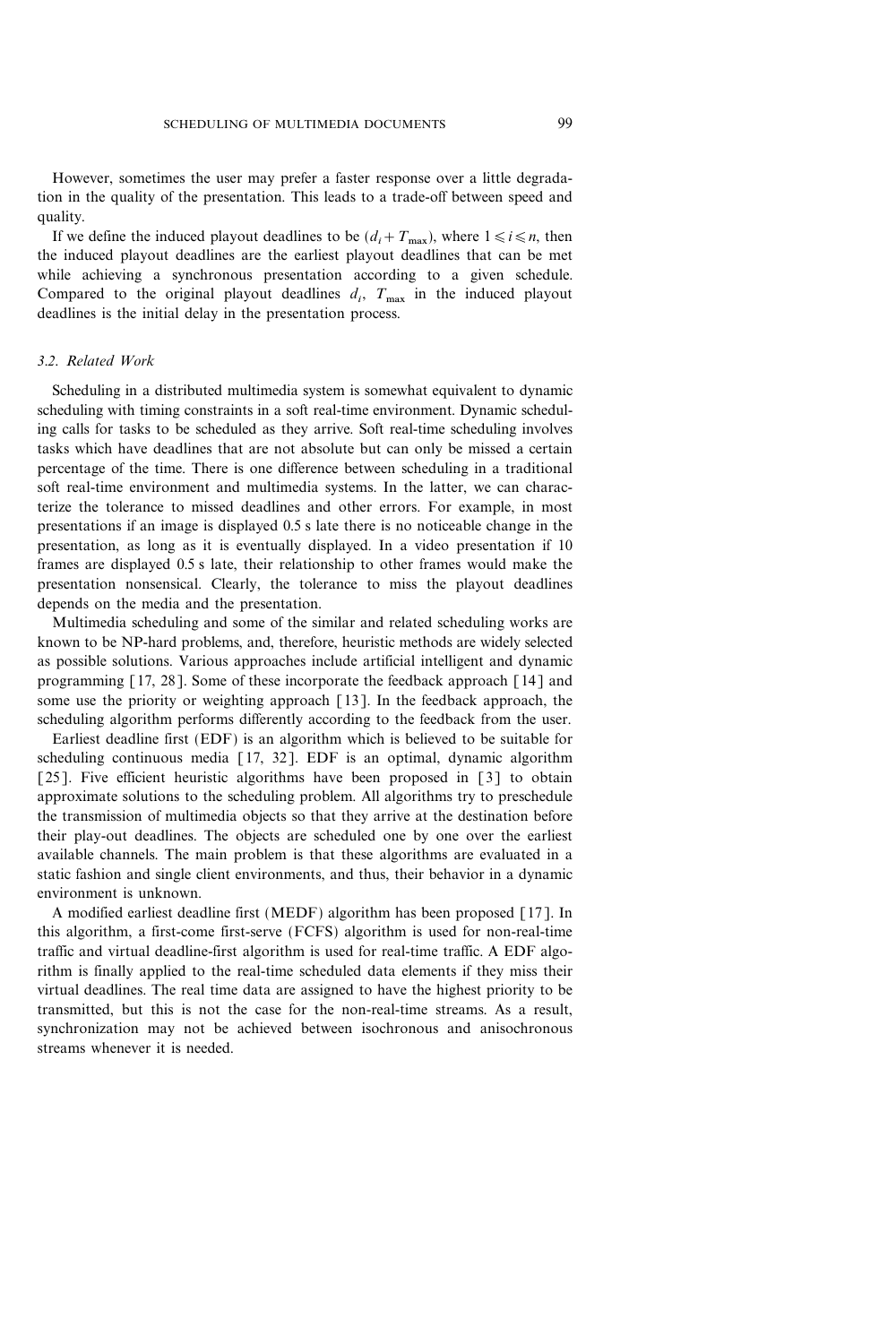Rate-monotonic (RM) is the other algorithm which is believed to be suitable for scheduling continuous media [32]. Yau and Lam [32] proposed the use of adaptive rate-controlled (ARC) schedulers with negotiable reserved rates and conditional QoS guarantees. It allows applications to specify a reserved rate (between 0 and 1) and a time interval known as a period (in microseconds). The ARC scheduling is based upon a uniform class of dynamically computed priority values, one for each process. The rate-monotonic scheduling considers only periodic tasks. However, the sporadic server-scheduling algorithm handles aperiodic tasks as well as periodic tasks [17].

Yau and Lam [32] also proposed a firewall property in their rate-controlled algorithm  $(RC)$ . The algorithm is conceptually similar to the virtual clock  $(VC)$ approach [28, 33]. Each process makes progress at its reserved rate, independent of the behavior of other processes. It is achieved by a form of rate control mechanism. A preemptive fixed rate-monotonic priority algorithm is used to schedule isochronous tasks which are the most time-sensitive tasks [22]. The algorithm allows better control of jitter at a finer granularity. Huang and Du [15] showed that the rate-monotonic approach can also solve the multidimensional binpacking problem.

## 4. THE PROPOSED ALGORITHMS FOR SCHEDULING

One of the drawbacks of the existing algorithms is that they assume a static status of the system at each scheduling phase. In other words, all channels are always available at the beginning of each scheduling phase. In a real situation, the status of channels may change at any time and some of the channels may be only available after a certain time. The second problem is that these algorithms do not consider the cost of scheduling, that is, the running time of the scheduling algorithm itself. To cope with a real-time environment, the multimedia server needs to generate schedules in real-time as clients access multimedia documents. It must be fast and efficient to meet the timing requirements. As a solution, we propose two server-based scheduling algorithms.

In this section, we first describe two previously proposed static scheduling algorithms called the *forward scheduling* (FS) algorithm and the *backward scheduling* (BS) algorithm [29]. We next propose some variations in these algorithms such that they can be used in a dynamic environment. Finally we propose two new dynamic algorithms. The first algorithm, called a self-stabilizing scheduling (SSS) algorithm, schedules multimedia document units to the channels using a slow heuristic algorithm. If the algorithm receives a second request while it is serving the first request, it schedules the rest of the units, beginning with the first request using a fast brute-force algorithm. The second is an overlapped algorithm, namely the overlapped forward scheduling (OFS) algorithm, which uses a pipelining approach to schedule all multimedia units on-the-fly whenever a new request has arrived. For comparison, we also present a simple approach called the *round-robin scheduling* (RRS) algorithm. This algorithm has a low complexity and, thus, can serve as a benchmark to assess the effectiveness of more sophisticated algorithms.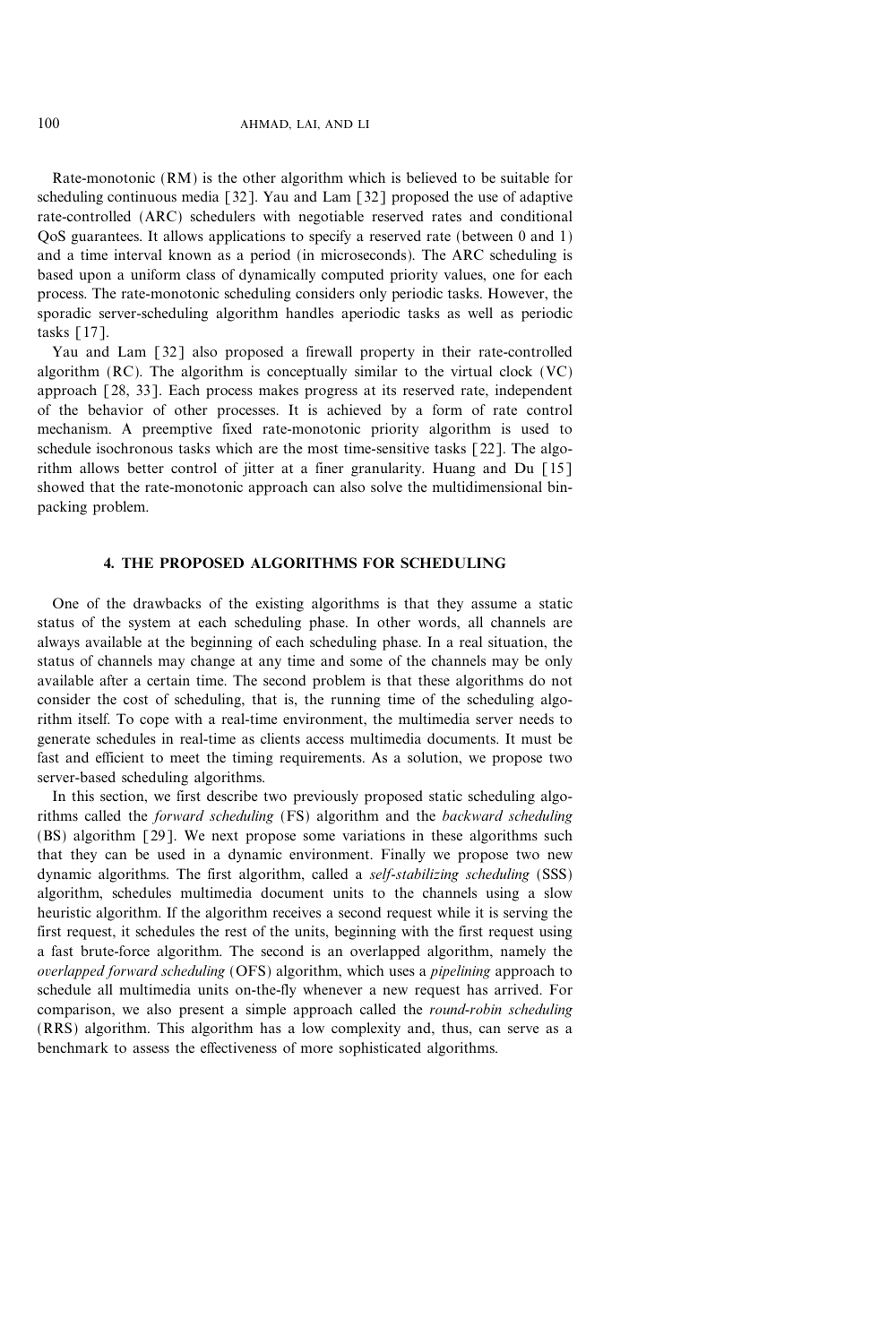Each algorithm consists of two steps: sorting the SIUs in the order of their playout deadlines and assigning the ordered SIUs to the channels. We will discuss these algorithms in detail in the following sections. First we define some additional notations.

Let  $L_j$  be the schedule on channel j,  $\pi_i^j$  be the channel duration if SIU<sub>i</sub> is scheduled to be transmitted over channel j, and let  $Tx_i^j$  be the transmission start time of  $\text{SIU}_i$  over channel *j*.

#### 4.1. The Forward Scheduling Algorithm

The FS algorithm [30] uses the earliest due date (EDD) rule by sorting SIUs in a nondecreasing order of their playout deadlines. If two SIUs have the same playout deadline, the longest processing time (LPT) rule is applied; that is, a SIU with a larger size precedes the one with a smaller size. The FS algorithm constructs a schedule forward in time, starting with the SIUs needed at the beginning of the presentation and attempts to schedule each SIU on the channel that allows transmitting it the earliest.

## FS Algorithm.

- 1. Sort SIUs in S using EDD rule with LPT rule for the tie breaking
- 2. Initialize  $L_i = \{\}$  and  $\alpha_i$  = channel,'s earliest available time
- 3. Starting from the head of the list, schedule each SIU in S on the channel that minimizes its arrival time at the client location, specifically.  $L_i = L_j \text{U} \{ \text{SIU}_i \}$  if  $j = \min\{\alpha_k + s_i/c_k + \delta_k\}$  for  $1 \le k \le m$ Set  $Tx_i^j = \alpha_j$  and  $\pi_i^j = s_i/c_j$ The arrival time of SIU<sub>i</sub> is then  $A_i = \alpha_i + s_i/c_i + \delta_i$ Update  $\alpha_i$  to  $\alpha_j = \alpha_j + s_i/c_j$
- 4.  $T_{\text{max}}$  is then  $\max\{0, A_i d_i\}$  for  $1 \le i \le n$ .

#### 4.2. The Backward Scheduling Algorithm

The backward scheduling (BS) algorithm [30] uses the EDD rule by sorting SIUs in a nondecreasing order of their playout deadlines; however, it uses the shortest processing time (SPT) rule to sort SIUs with the same playout deadline. In the SPT rule, the SIU with a smaller size precedes the one with a larger size. The BS algorithm tries to schedule a SIU with the largest playout deadline among unscheduled SIUs on the channel that gives transmission start time of a SIU closest to its playout deadline.

BS Algorithm.

- 1. Sort SIUs in S using EDD rule with SPT rule for the tie breaking
- 2. Initialize  $L_i = \{ \}$  and  $\alpha_j = \max\{d_1, d_2, ..., d_n\} + \text{channel}$  's earliest available time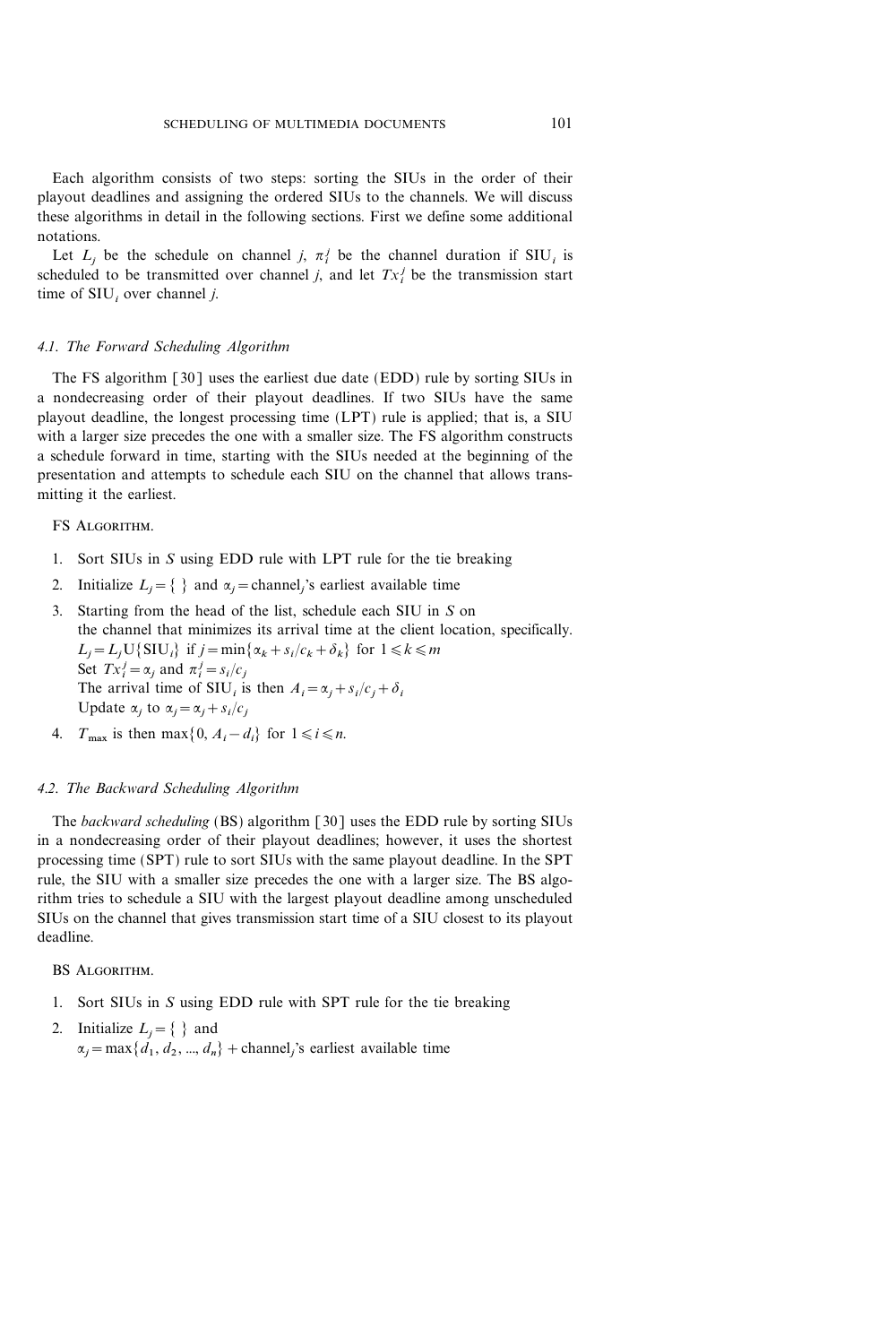- 3. Starting from the end of the list, schedule each SIU in S on the channel that minimizes its start time, that is,  $L_j = \{ \text{SIU}_i \} \text{U} L_j \text{ if } j = \max\{ \min\{d_i, \alpha_k\} - s_i/c_k - \delta_k \} \text{ for } 1 \leq k \leq m$  $A_i = \min\{d_i, \alpha_i\}$ Set  $\pi_i^j = s_i/c_j$ Set  $Tx_i^j = A_i - \pi_i^j - \delta_i$ Update  $\alpha_i$  to  $\alpha_j = A_i - s_i/c_j$ 4.  $T_{\text{max}}$  is then  $\max{\min{\{\alpha_1, \alpha_2, ..., \alpha_m\}} + A_i - d_i}$
- 5. For all SIUs in the *m* schedule  $L_i$ 's, update the transmission start time as  $Tx_i^j = Tx_i^j + T_{\text{max}}$

## 4.3. The Round-Robin Scheduling Algorithm

The round-robin scheduling (RRS) algorithm uses a simple heuristic approach. It schedules the multimedia objects to channels one by one in a round-robin fashion. That is, if the current selected channel is  $j$ , the next coming SIU will be assigned to channel number  $j+1$ .

# RRS Algorithm.

- 1. Sort SIUs in S using EDD rule
- 2. Initialize  $L_i = \{ \}$  and  $\alpha_i$  = channel,'s earliest available time
- 3. Point to the first channel  $i$
- 4. Starting from the head of list, schedule the head SIU in the list to the pointing channel  $L_i = L_i$  U  $\{SIU_i\}$ Update  $\alpha_j$  to  $\alpha_j = \alpha_j + (s_i/c_j)$
- 5. Advance the channel pointer to the  $j+1$  channel
- 6. Repeat last two steps until the end of the list

Both the FS and BS algorithms described above are greedy algorithms and satisfy the necessary condition for optimality. For both the algorithms, the complexity for sorting n SIUs is  $O(n \log n)$  and the complexity for scheduling SIUs on m channels is  $O(nm)$ . Thus, both algorithms have the same time complexity of  $O(n \log n + nm)$ . On the other hand, the RRS algorithm is only a simple scheduling algorithm. The complexity for scheduling SIUs is  $O(n \log n + n)$ .

## 4.4. The Self-Stabilizing Scheduling Algorithm

Techniques for scheduling OCPN onto the channels of a multiusers architecture needs to be able to trade-off three factors: scheduling and synchronization costs; deadline missing rate; and response time. The current scheduling techniques typically consider only one or two of these three factors at a time.

The self-stabilizing scheduling (SSS) algorithm exploits the advantages of both the FS and RRS algorithms. The SSS algorithm handles multiple requests and is thus self-stabilizing. This means that if the scheduler needs to serve one request and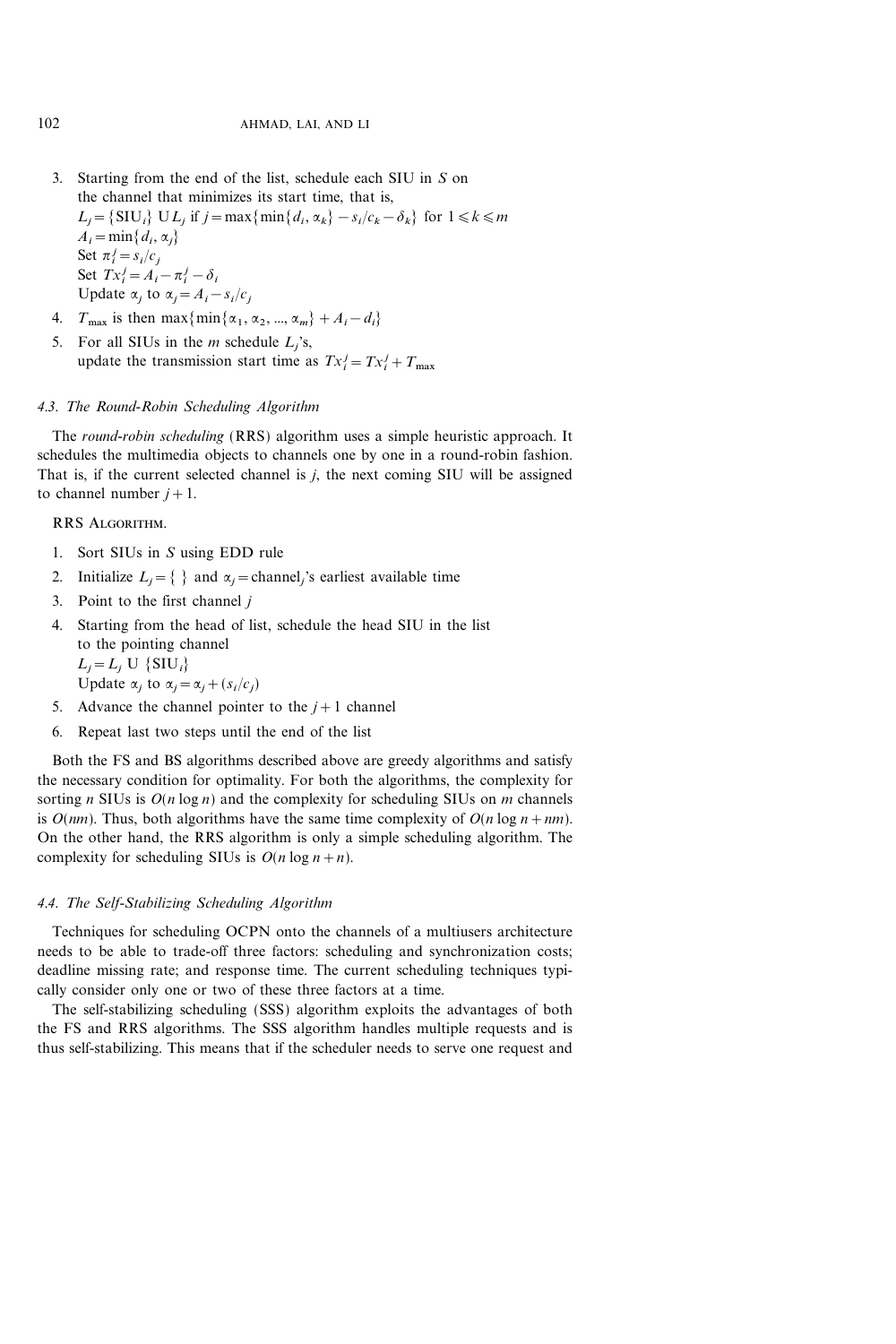there is no new request, it will try to find an optimal solution. The larger the interarrival time of the request, the more time the scheduling algorithm gains. However, if the next request arrives while the scheduler is trying to find an optimal solution for the previous request, it will change its strategy and retreat to the RRS approach; therefore, this is an on-line optimization technique. The algorithm is summarized in the following procedures:

#### SSS Algorithm.

- 1. Sort SIUs in S using EDD rule
- 2. Initialize all channel's earliest available time
- 3. Start scheduling using FS
- 4. If a new request come, the scheduler is triggered by the event
- 5. Stop scheduling immediately
- 6. Start scheduling the rest of non-scheduled SIUs using RRS
- 7. Serve the next request from starting from Step 1.

#### 4.5. The Overlapped Forward Algorithm

The FS algorithm produces an optimal solution in a timely manner. One of its major drawbacks is its large response time under a real-time environment. We propose a new method called the overlapped forward scheduling (OFS) algorithm, which retains the qualities of the FS algorithm but decreases the response time. This is achieved by merging multiple requests. Specifically, if a new request arrives while the scheduler is serving the first request, the SIUs of the new request are merged with the remaining SIUs of the first request. The scheduler, therefore, maintains a pool of SIUs which could be a combination of previous and new requests, and it continues to schedule SIUs as long as the pool is not empty.

OFS Algorithm.

- 1. Sort SIUs in S using EDD rule with the LPT rule for the tie breaking
- 2. Initialize  $L_i$  and  $\alpha_i$  = channel,'s earliest available time for all j
- 3. Starting from the head of the list, schedule each SIU in S on the channel that minimizes its arrival time at the client location. In other words,  $L_i = L_i$  U {SIU<sub>i</sub>} if  $j = min\{\alpha_k + s_i/c_k + \delta_k\}$  for  $1 \le k \le m$ Set  $Tx_i^j = \alpha_j$  and  $\pi_i^j = (s_i/c_j)$ The arrival time of SIU<sub>i</sub> is then  $A_i = \alpha_i + s_i/c_i + \delta_i$ Update  $\alpha_i$  to  $\alpha_j = \alpha_j + s_i/c_j$
- 4. If new request arrives before the last request is finished, the scheduler is triggered
- 5. Read the corresponding OCPN files
- 6. Merge the rest (non-scheduled SIUs) with the new coming SIUs
- 7. Go to the first step and continue the scheduling until finished
- 8.  $T_{\text{max}}$  is then  $\max\{0, A_i d_i\}$  for  $1 \le i \le n$ .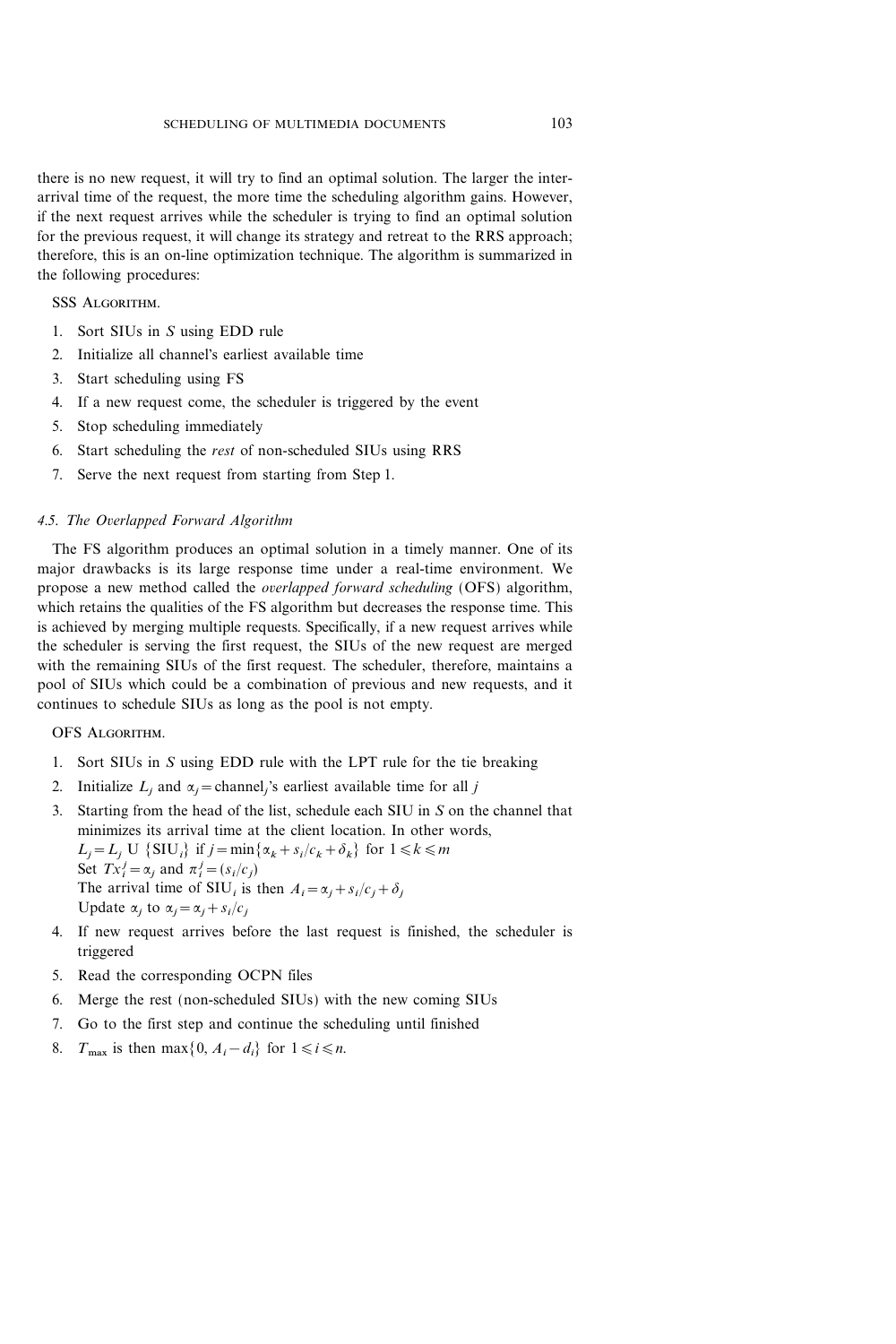## 5. THE SIMULATOR

We have developed a simulator for a single server multiple clients distributed multimedia system. The simulator captures many fine details of a multimedia system, including all of the scheduling algorithms described above, and can simulate a network with various characteristics and functionalities such as allocation of resources for optimum utilization, transportation of each multimedia stream within the specified QoS parameters, and simple inter-switch signalling for low connection setup latency. The communication channels between a client and the server are set up through a number of virtual circuits.

We assume that the network adopts static resource reservation and provides multiple channels with guaranteed QoS, specifically bandwidth and bound on the delay. An example of such a guaranteed network is an ATM-based network which can support multiple virtual channels with various QoS.

Presentation of preorchestrated or live multimedia information requires synchronous play-out of time-dependent multimedia data, according to some specified quality and temporal relations (which are assumed to have been captured at the time of creation of the multimedia information  $[12, 18]$ ). The precreated multimedia document structures are based upon XOCPN. Anisochronous data (for example, text and images) need to be available to the play-out devices at the destination prior to



FIG. 3. Scheduler simulation model.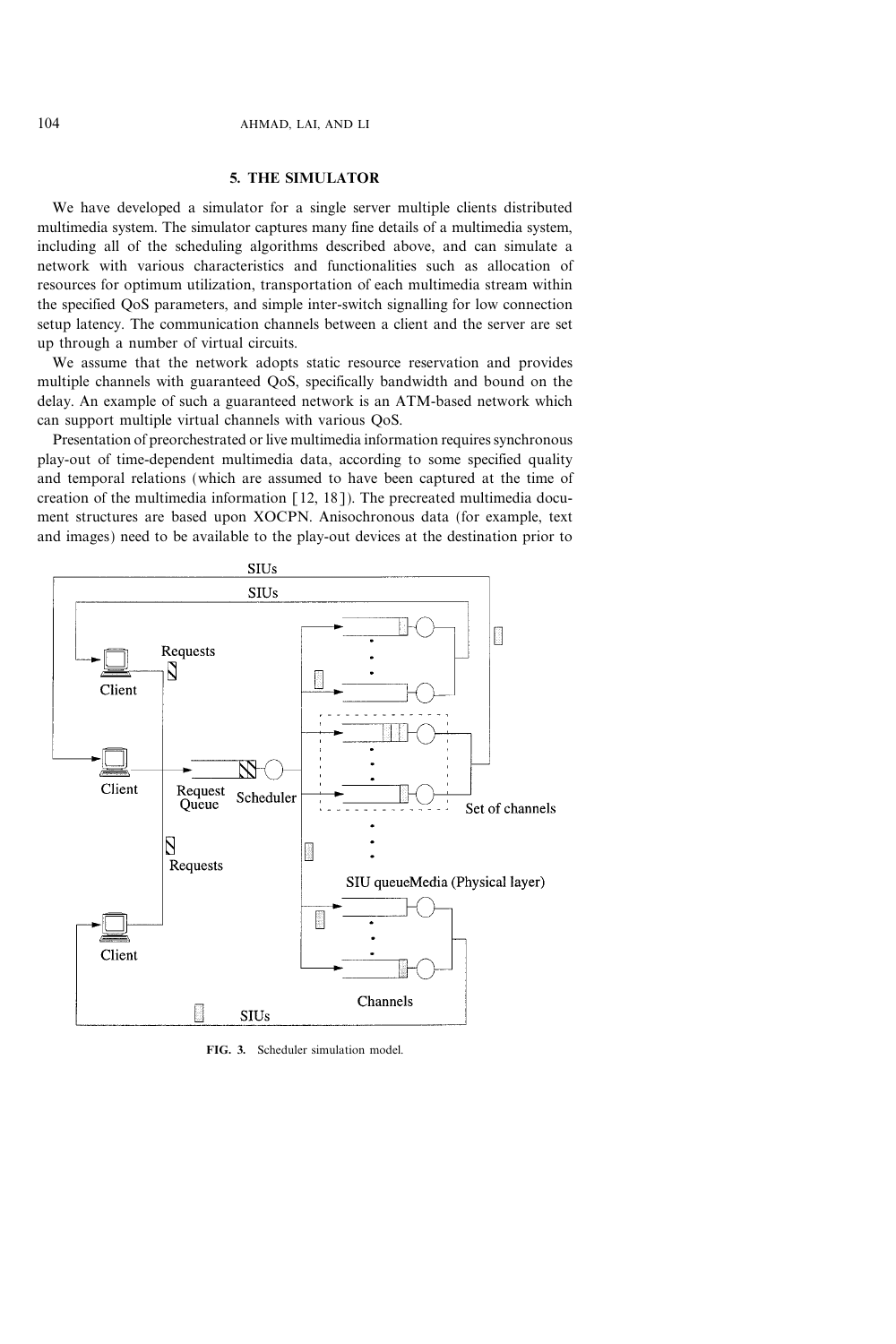their play-out deadlines. In contrast, isochronous objects (for example, video and audio) can be decomposed into smaller presentation units (SIUs) which are meaningful only to the play-out device. Therefore, anisochronous data occupy exactly one SIU while isochronous data occupy one or more SIUs depending on the play-out duration of that object. Figure 3 illustrates the overall simulator architecture.

Each client gets its own set of virtual channels for transmission. The multimedia scheduler serves one or more clients at a time. Each client makes requests to the server for a number of multimedia documents. The request rate is assumed to be less than the service rate.

The simulator is a discrete-event simulator and consists of three major parts: requesters, scheduler, and virtual channels. The requesters simulate the client activities such as generating requests and receiving multimedia objects. The scheduler simulates the multimedia server which accepts and processes in-coming requests, prepares multimedia objects, and schedules the objects to the available channels. The channels simulate the physical transmission media which transmits packets in the network. The system inter-arrival time of requests is exponentially distributed. The simulator uses a variety of seeds extracted from [10]. The simulator is designed to run long enough to give stable results and to eliminate the transient impact.

#### 6. EXPERIMENTS AND RESULTS

In our experiments we used multimedia documents that include video-clips, audio-clips, and images.

#### 6.1. Workload Generation

Multimedia documents are based on the Petri net model, and are constructed in the following manner. First, we generate an OCPN model randomly, and then we transform it to the transmitter-XOCPN model. The XOCPN includes connectionsetup and connection-release operations. The duration of each multimedia document (OCPN) is the total playout duration among the longest path in the model. Each object is associated with a playout deadline. When an object has reached the requester later than its specified deadline, it is counted as a miss.

For each thread in the XOCPN, the connection-setup place is added as an output place of the initial transition  $t_{\text{init}}$  to establish the connection between the transmitter (the server) and the receiver (the client) sites. Subsequently, the *SIU-transmit* places are added according to the sequence of SIUs within a channel. The complete duration of each SIU-transmit place is specified by  $d_1 + d_2$ , where  $d_1$  represents an artificial delay that is introduced in order to account for the time gap between two successive SIUs in transmission and  $d_2$  represents the transmission delay for the SIU-transmit place because a SIU occupies (only for a specific amount of time) the output port of the transmission system.

Without loss of generality, we assume that audio and video have the same playout duration of 130 of a second. The actual number of objects in each interval is randomly generated from a uniform distribution ranging from one to a specific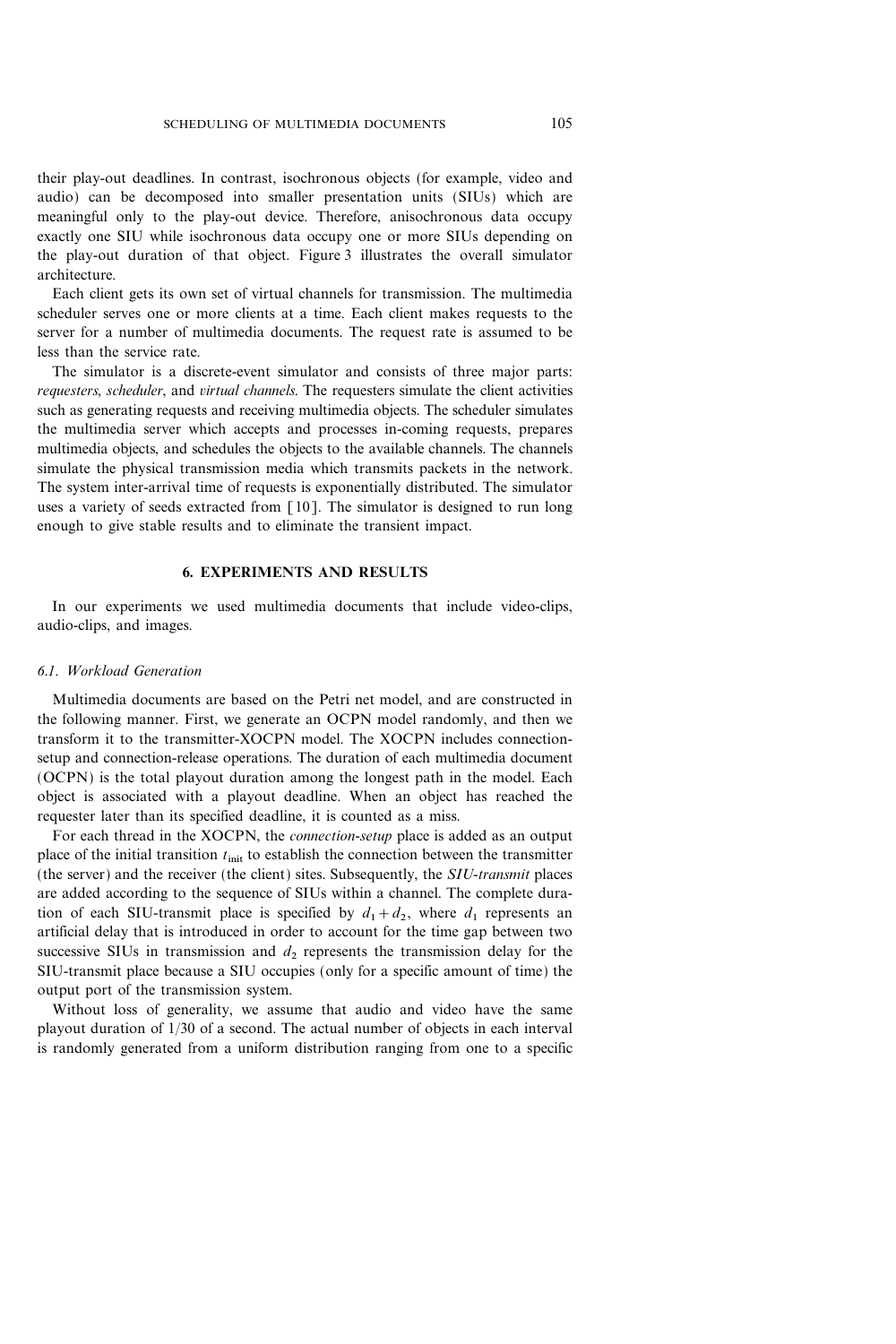upper bound, which is defined in terms of the maximum number of concurrent objects. For selecting different types of objects, we perform multiple experiments with the associated distribution of media types. The distribution of media types is described by the tuple  $(P_v, P_a, P_i, P_t)$ , where  $P_v, P_a, P_t$ , and  $P_t$  indicate the probabilities for video, audio, image, and textual data, respectively. We have chosen three different sets of probabilities as shown in Table 1.

The sizes of SIUs for each object are generated as discrete values based on object-related distributions. We assume that video and image objects are stored in a compressed form. Consequently, the sizes of SIUs for these types of objects are generated from a uniform distribution ranging from 35 kbits to 285 kbits. An audio object is assumed to be stored without any postprocessing. Hence, a fixed size of 2184 bits per SIU, which is approximately equivalent to  $64 \text{ kb/s}$ , is used. For textual data, the objects are generated from a uniform distribution ranging from 7 kbits to 15 kbits. Figure 4 shows an example of an OCPN generated in our simulation.

We also investigate video-intensive multimedia documents for video-on-demand services, where a customer looks through a remote database of video films. This usually involves a "set-top box" which interacts with the customers remote control and decodes the MPEG (motion picture engineering group) coded video signal at 1.5 (T1) or 2 Mbit/s (E1). For this purpose, we use proportions of video, audio, and text objects given in Table 2, which according to [8] are the most appropriate combinations for such applications.

#### 6.2. Comparison Methodology

Comparison among the algorithms is a "cyclic problem" since we cannot compare the performance of each algorithm with respect to others without knowing their relative performance. The load of the scheduler cannot be more than unity, implying that the request rate can never exceed the service rate. In other words,

$$
\rho \leq 1, \qquad \mu \geq \lambda, \qquad \frac{\lambda}{\mu} = \rho,
$$

where  $\rho$  is the load,  $\mu$  is the service rate, and  $\lambda$  is the request arrival rate

Obviously, without fixing the values of any two variables, it is not possible to measure the third one for comparison. Therefore, we first fix the request rate to be an input parameter. The next step is to decide whether we should fix the load or

|  | TABLE |  |  |  |
|--|-------|--|--|--|
|--|-------|--|--|--|

| <b>Distribution of Multimedia Objects</b> |  |  |
|-------------------------------------------|--|--|
|-------------------------------------------|--|--|

| Set number \Probabilities | $P_{v}$ | $P_a$ |      |      |
|---------------------------|---------|-------|------|------|
| Set 1                     | 0.25    | 0.25  | 0.25 | 0.25 |
| Set 2                     | 0.4     | 0.4   | 0.1  | 0.1  |
| Set 3                     | 0.1     | 0.1   | 0.4  | 0.4  |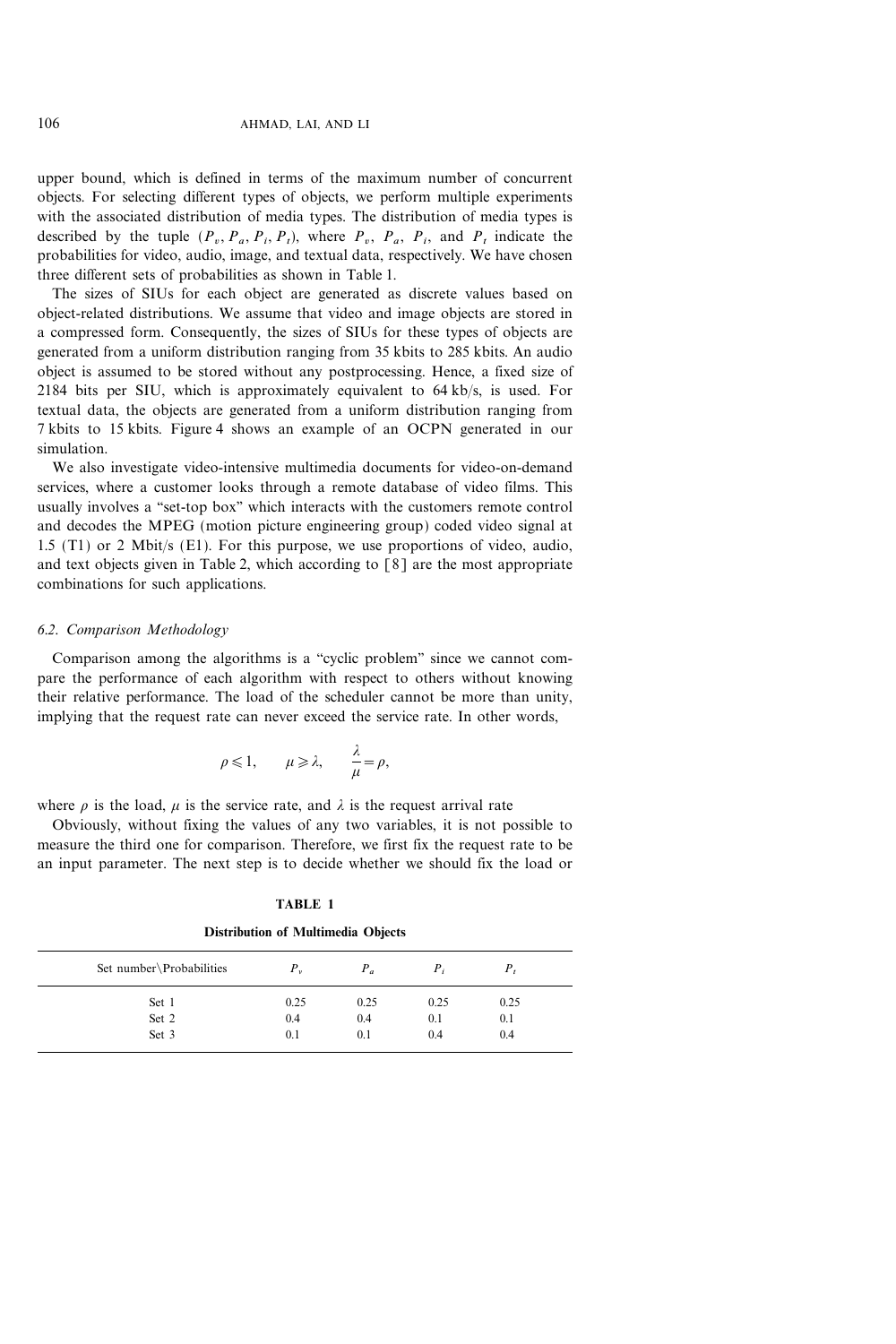

FIG. 4. An example of a randomly generated OCPN model.

the service rate. If we fix the load, the performance comparison of the algorithms is not meaningful since their scheduling times are different.

To handle this problem, we first measure the average scheduling times of each algorithm using a fixed sequence of requests; that is, we execute each scheduling algorithm without the simulator for all of our test data and measure the actual execution times of all algorithms. Table 3 summarizes the results in terms of the scheduling time per SIU.

In comparing the performance of these algorithms in terms of their scheduling times, the RRS algorithm is the fastest and the BS algorithm is the slowest. The FS algorithm is two times slower than the RRS algorithm. The performance of the SSS algorithm lies in between that of the FS and RRS algorithms. Note that, in our experiments, we did not use the average benchmark value of the processing time of SSS. Since SSS is a combination of FS and the RRS, we use the combination of their values, respectively. If  $p$  is the number of the SIUs being scheduled by the RRS, then the time for scheduling  $n$  SIUs using SSS is given by

$$
(n-p)\times \mu_{FA} + p\times \mu_{RR}.
$$

These timings were then used in the simulator to simulate the scheduling times of the algorithms. Thus, in a sense, our simulation is a trace-driven simulation. We measured the performance of the scheduling algorithms with more than 2200 samples. The first set of the experiments is for mixed media services, such as computer based training (CBT) with different combinations of objects from of all streams. The second set of the experiments is for a typical video on demand service, with only video and audio objects. The third set of experiments is for a typical slide presentation with objects from the text and image streams.

#### TABLE 2

Distribution of Video-on-Demand Multimedia Objects

| Set number \Probabilities | $\mathbf{u}$ | $\boldsymbol{a}$ |     |  |
|---------------------------|--------------|------------------|-----|--|
| Set 4                     | 0.72         | 0.18             | 0.0 |  |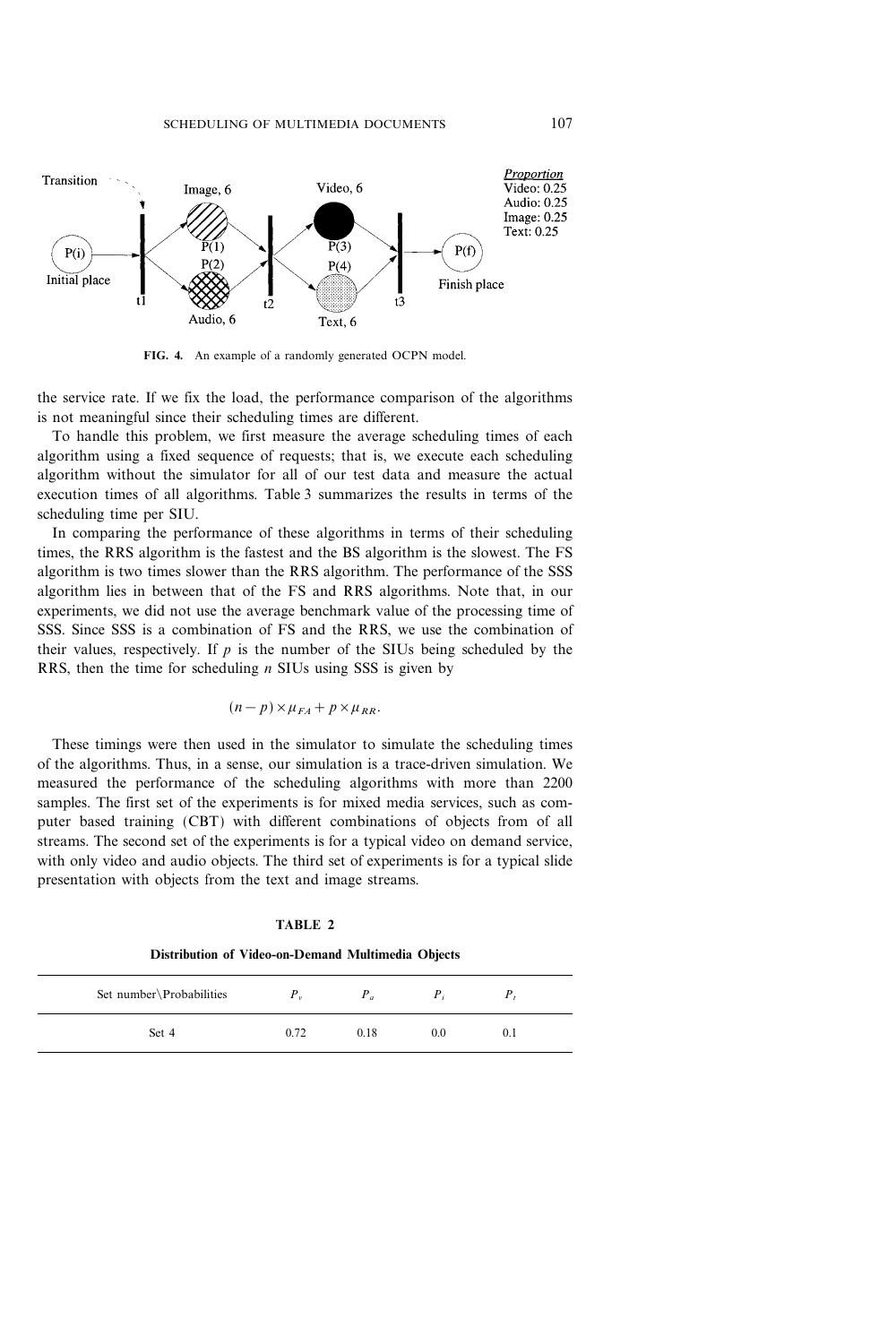| Algorithm\Machine | Ultra Sparc $1/170$ | Sun Sparc 5 | Sun Sparc IPC |
|-------------------|---------------------|-------------|---------------|
| FS                | 0.000016            | 0.000046    | 0.000166      |
| BS                | 0.000021            | 0.000062    | 0.000226      |
| <b>RRS</b>        | 0.000008            | 0.000025    | 0.000086      |
| <b>SSS</b>        | 0.000012            | 0.000037    | 0.000129      |
| <b>OFS</b>        | 0.000016            | 0.000046    | 0.000166      |

TABLE 3

## Scheduling Algorithms Benchmarks (Second per SIU)

#### 6.3. Documents with Mixed Media

For the first set of simulations, we used multimedia documents that consist of two or four intervals, each with a duration of two to six time units. In each interval, the maximum number of concurrent objects was restricted to two or four. We also chose three sets of distributions for media types (see Table 4).

To set up a simple environment for comparison, we investigate the effects of using different numbers of virtual circuits. The sum of the virtual circuits' bandwidths is fixed. We select 640 Kbps as the total bandwidth per client in our studies because it allows a clear observation of results. For the transit delay of each channel, we selected a uniform distributions with a range from 0 to 0.05 time units. For this set of experiments, a total of 240 multimedia document instances were generated by varying the structure of the multimedia documents. The video clips are assumed to be MPEG encoded streams. Table 4 summarizes the design of the first set of simulation experiments.

Figures 5 to 7 depict the results of the mixed media using different algorithms. For the results shown in Fig. 5, we varied the request inter-arrival rate while keeping the shifting time fixed as 14 time units. As indicated by these results, the FS, BS, and the OFS algorithms yield better solutions in terms of handling the deadline missing rate. In terms of response time, OFS outperforms both FS and BS. On the

| <b>Experimental Design for Simulation</b> |                          |                |  |
|-------------------------------------------|--------------------------|----------------|--|
|                                           | Values used              | No. of varies  |  |
| Number of intervals                       | 2, 4                     |                |  |
| Duration of intervals                     | 2, 6                     | $\mathfrak{D}$ |  |
| Maximum number of concurrent objects      | 2, 4                     | 2              |  |
| Distribution of media types               | (0.25, 0.25, 0.25, 0.25) | 3              |  |
| $(P_{\nu}, P_{\alpha}, P_{i}, P_{t})$     | (0.4, 0.4, 0.1, 0.1)     |                |  |
|                                           | (0.1, 0.1, 0.4, 0.4)     |                |  |
| Distribution of the transit delay         | U[0, 0.5]                | 1              |  |
| Number of combinations                    | N/A                      | 24             |  |
| Problem instances/combination             | N/A                      | 10             |  |
| Total number of instances                 | N/A                      | 240            |  |
| Number of channels                        | 10, 8, 5, 2, 1           | 5              |  |
| Number of clients                         |                          |                |  |

#### TABLE 4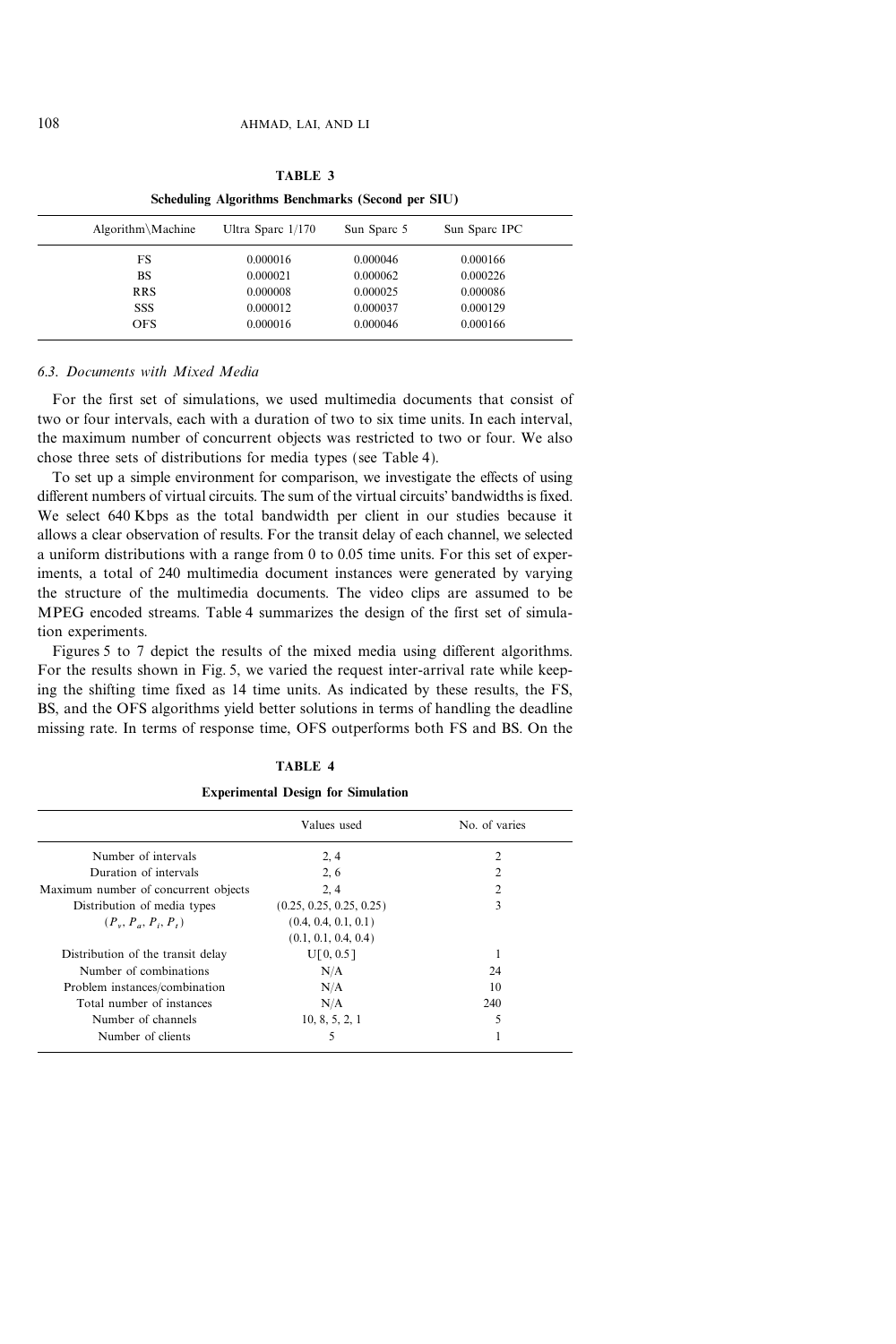

'n.  $0.2$  $0.2$  $0.1$ (c) Scheduler utilization.

FIG. 5. Comparison of algorithms (mixed media).

other hand, SSS performs even better than OFS in terms of response time, since it exploits the advantages of both FS and RRS. As the inter-arrival time of requests increases, the deadline missing rate for all algorithms decreases gradually.

The response time (see Fig. 5b) of all algorithms, except OFS, decreases as the request inter-arrival time increases. This is because when a new request is received before the last one is finished, OFS merges the requests together. In other words, the new request does not suffer from the queuing delay. The more frequent the requests come, the faster the average response time. The queuing delay, therefore, is a factor which affects the response time, that is, the response time is high if the queuing time is high. Since there is less overall merging in the case of longer request inter-arrival time, there is more queuing delay and, as a result, the average response times increases slightly.

The BS algorithm is the most complex algorithm, and thus creates a higher load for the scheduler (see Fig. 5c). In contrast, RRS creates the least amount of load. The load of SSS lies in between the load of FS and RRS. In general, the load of the scheduler is dependent only on the request arrival rate. The load of the scheduler using OFS is higher than that of FS because of the merging of the requests.

By varying the shifting time (that is, the initial delay), different algorithms perform differently as shown in Fig. 6. It is obvious that the fixed arrival rate gives a direct proportional relationship between response time and shifting time in our test bed environment. The most interesting aspect of these experiments is the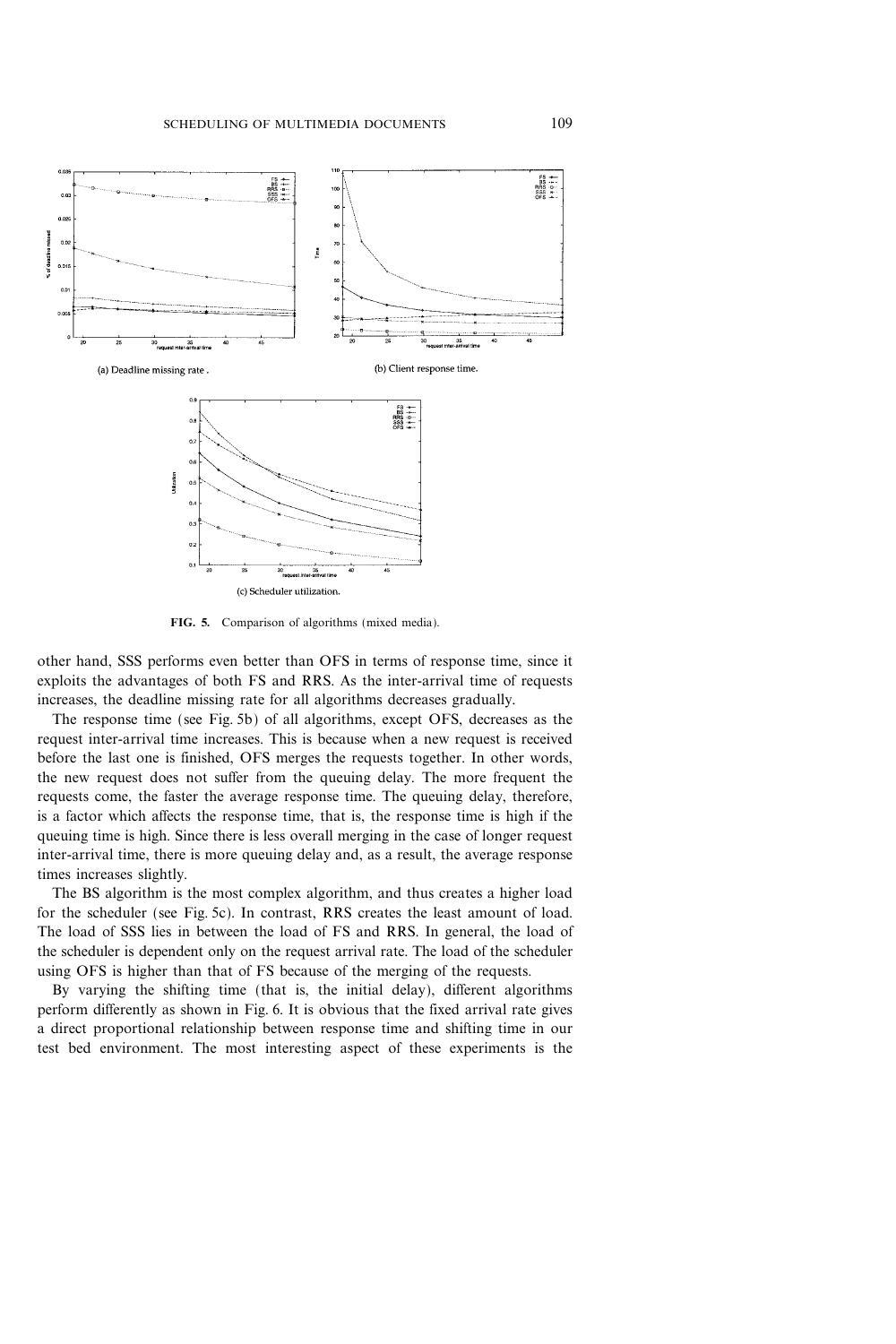

FIG. 6. Deadline missing probability and response time vs shifting time.

deadline missing rate distribution. Clearly, the deadline missing rate decreases as the shifting time increases. The BS algorithm performs the worst with a small shifting time. This is mainly due to the high processing overhead imposed by BS (more SIUs cannot meet their deadlines on time after the start of the presentation). However, BS performs better after a certain critical point. The best performance is still obtained by OFS.

Figure 7 shows the combined impact of different numbers of channels and request inter-arrival times used by each client. As mentioned previously, each client is connected to the multimedia server with a fixed total bandwidth. When the total number of channels increases, the deadline missing rate decreases. This is mainly because with more channels more SIUs can be delivered concurrently on time without the need to wait in a queue. Another observation is that the difference in the deadline missing rate of various algorithms becomes less when there are more channels available. As the number of channels increases, the corresponding bandwidth of each channel decreases, and, consequently, the transmission time of SIUs becomes longer. In general, each algorithm does not perform better or worse in terms of deadline missing rate starting after a certain number of channels (e.g., five).

#### 6.4. Video-on-Demand

In the second set of experiments, we concentrate on video-on-demand type of services. We changed the probability distribution of media types as shown in Table 5. The proportion of media types is based on VOD service.

Considering the impact of the arrival rate (see Fig. 8), we find that SSS still performs very well for the video-on-demand multimedia service.

From Fig. 8b we can observe that most scheduling algorithms cannot support the video-intensive multimedia system. The load at the scheduler can become greater than one, which can eventually lead to an infinitely long queue.

The reason is that video-intensive multimedia documents contain more SIUs, as well as a large size of each SIU. The scheduler needs more time in each scheduling phase. The SIUs need to wait in queues for longer periods of time.

The relative performance of all algorithms in terms of the deadline missing rate are shown in Fig. 9. We can observe the increase in the deadline missing rate with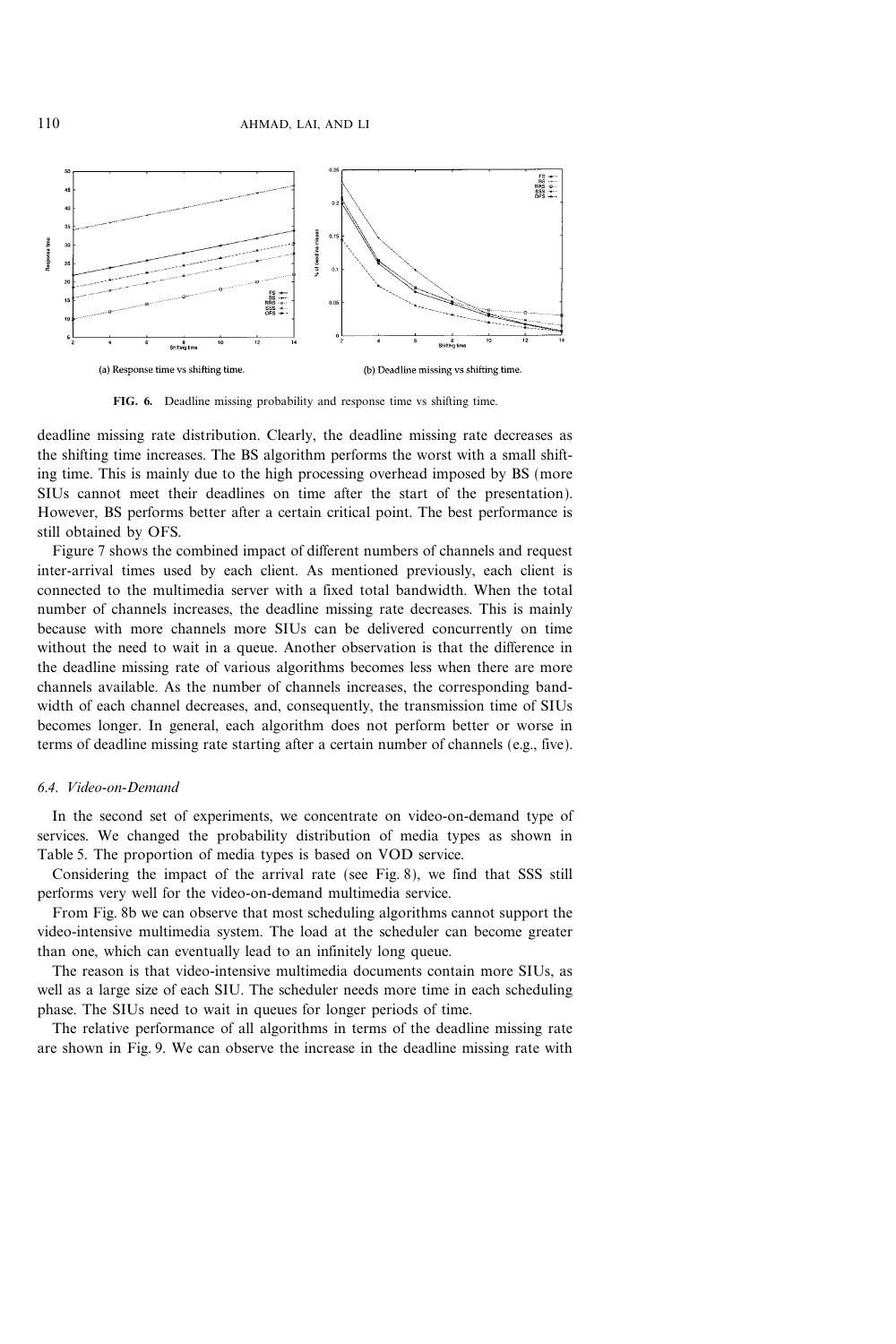

FIG. 7. The deadline missing vs arrival rate for each algorithm.

## TABLE 5

#### Parameters for VOD Experiments

|                                                       | Values used                    | No. of varies |
|-------------------------------------------------------|--------------------------------|---------------|
| Duration of intervals                                 | $[900, 1800]$ , $[2700, 3600]$ |               |
| Distribution of media types<br>$(P_v, P_a, P_i, P_t)$ | (0.72, 0.18, 0, 0.1)           |               |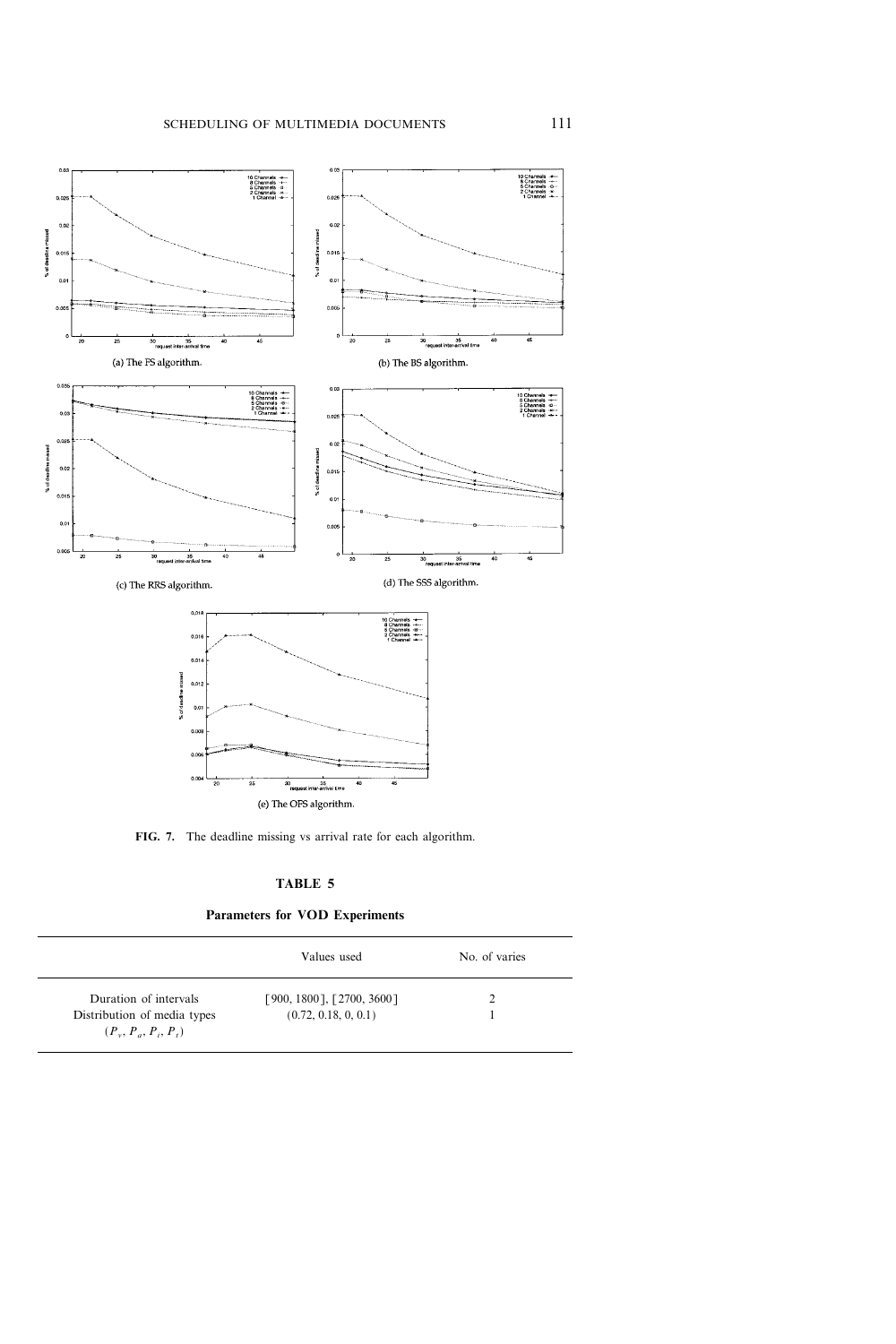

FIG. 8. Deadline missing probability and response time at a very high request rate (VOD).

the increase in the request inter-arrival time generated by OFS. This is in contrast to the previous cases because each SIU occupies a channel for a longer period of time during the transmission. In other words,  $T_i^k$  is large. The probability of concurrent transmission among the user increases when the inter-arrival time decreases. Therefore, we can obtain a reduction in the deadline missing rate through efficient pipelining effects. However, the deadline missing rate does not drop rapidly using FS, BS, RRS, and SSS.

Figure 9 also shows the effects of the number of channels in a VOD system. The overall observation is that the performance improves as the number of channels increases, which is similar to the previous set of experiments. With more channels, chances of transmission of SIU increase without blocking others SIUs. For these experiments, RRS generates a stable deadline missing rate rather than the poor performance in the last experiment. This is again due to the fact that the videointensive multimedia documents contain large sizes of SIUs. Video stream and audio stream are both periodic and, hence, the variation in size is small. On the other hand, the "get-and-pack" strategy in a round robin fashion generates reasonable results.

## 6.5. Multimedia without Video

In the third set of experiments video objects were omitted. The main objective of these experiments is to study how the performance varies among the five different algorithms for a slide-like presentation over the network. In this set of experiments the distribution of media types was redesigned as shown in Table 6.

In contrast to the video-on-demand documents, a slide-like presentation document contains a relatively small set of SIUs and the size of each SIU is small. From the overall performance observed, all the algorithms perform well.

## 6.6. Algorithm Analysis

In this section we analyze the FS, OFS, and SSS algorithms statistically using both mathematical and experimental techniques. We start by examining the deadline missing rates of these algorithms which were obtained experimentally by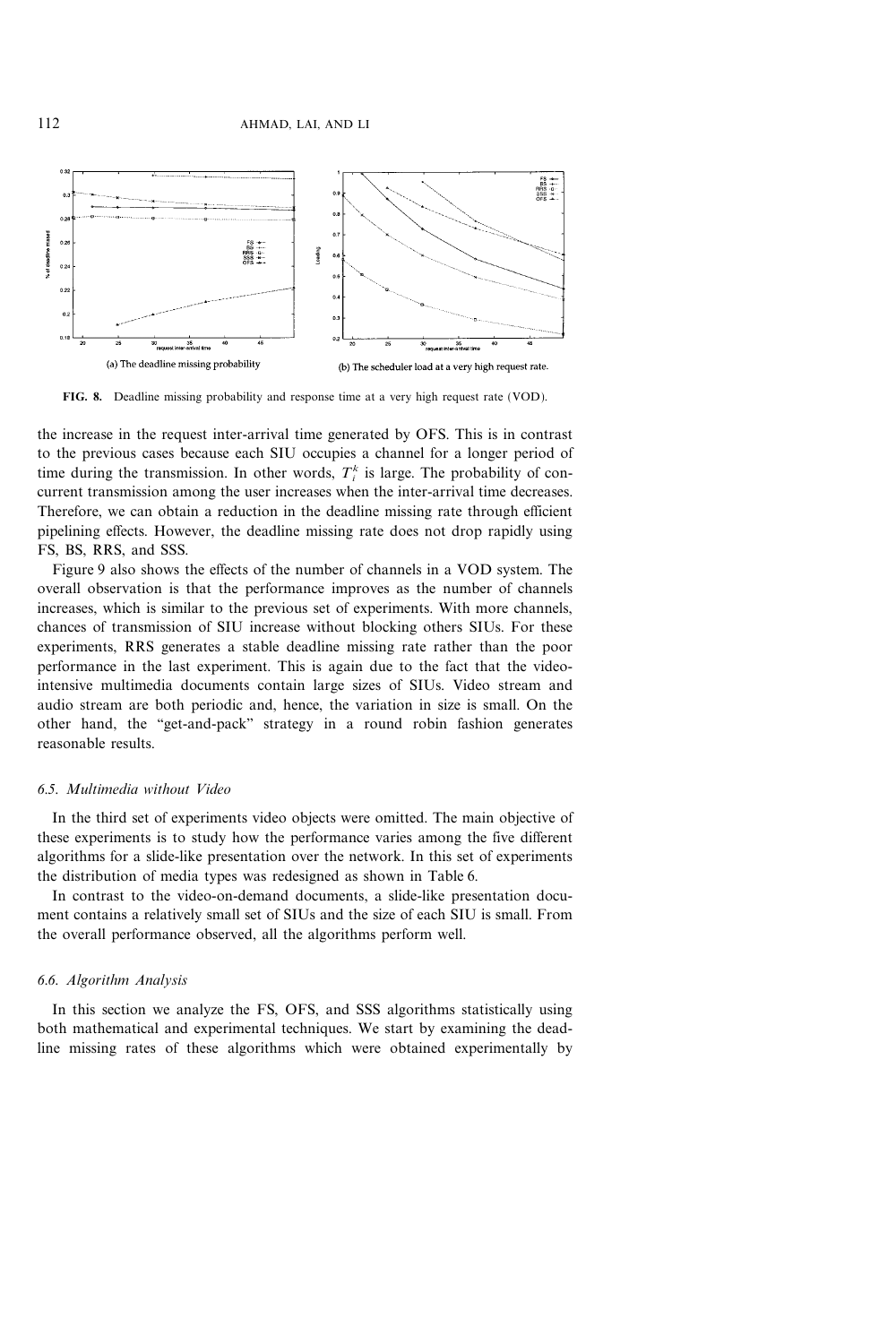

FIG. 9. The deadline missing (VOD) vs arrival rate.

## TABLE 6

## Parameters for Slide-like Presentation Experiments

|                                                   | Values used           | No. of varies |
|---------------------------------------------------|-----------------------|---------------|
| Duration of media types<br>$(P_v, P_a, P_i, P_t)$ | (0, 0.33, 0.33, 0.34) |               |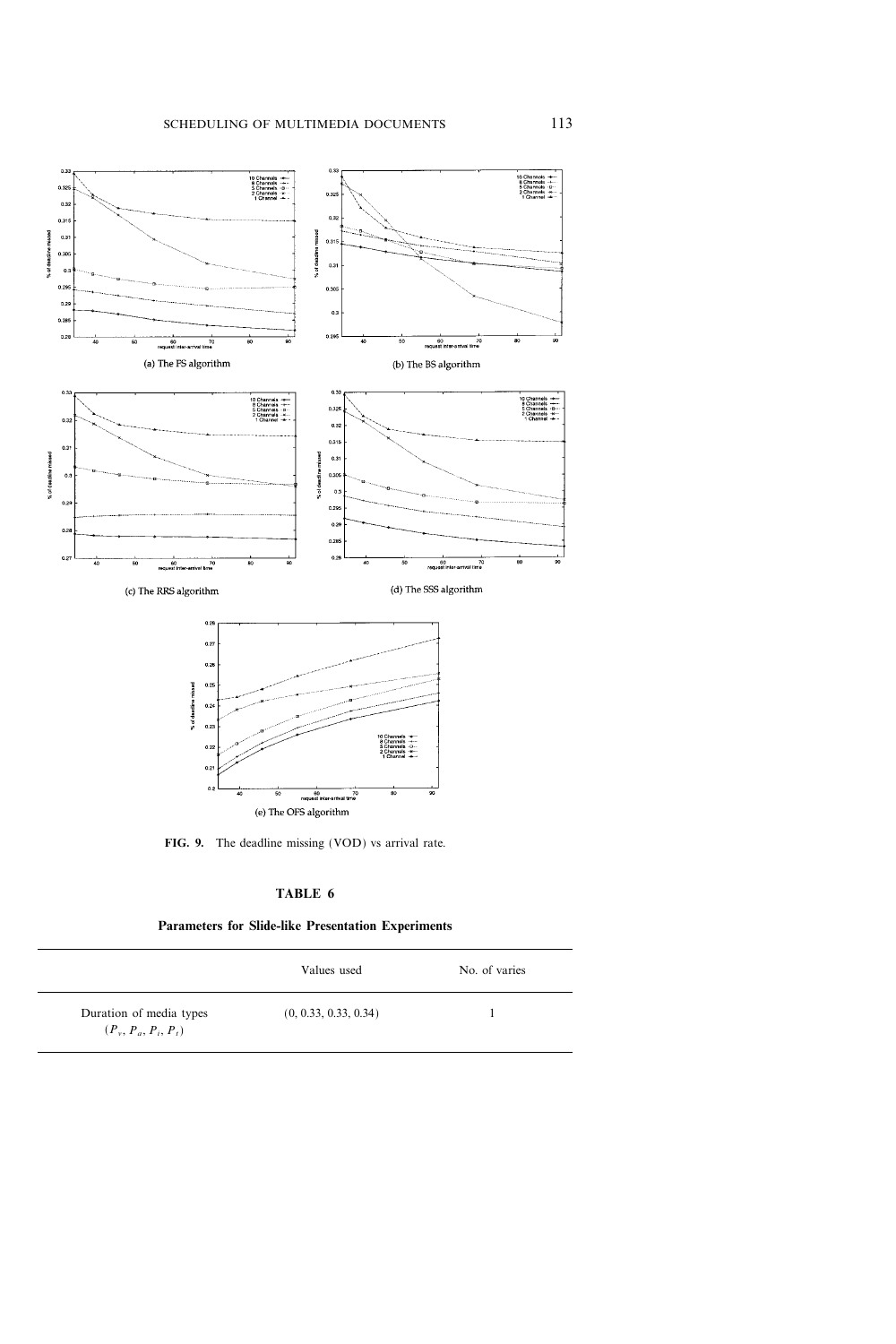adjusting the arrival time of the next request. The arrival time,  $x$ , of the second request can be late, early, or at the end of the first request's scheduling as shown in Fig. 11. The length of each block represents the required scheduling time. In this experiment, we designed a new series of samples. Each sample contains two multimedia documents with  $(P_v, P_a, P_t, P_t) = (0.25, 0.25, 0.25, 0.25)$  as the probability distribution of the media objects. Figure 12 shows the obtained results. The deadline missing rate of FS remains constant for all of the arrival times. The SSS algorithm performs with an increase in the arrival time while the deadline missing rate of OFS drops at the start and grows at the end.

The constant rate generated from the FS algorithm is mainly due to the nonpreemptive feature of the scheduler. No matter when the second request arrives, the scheduler can only be available to handle the second request at the end of the first scheduling phase. This leads to a constant assignment of the SIUs into the channels with no change in the performance. When the second request arrives before the scheduler finishes the first one, more SIUs from the first request would be scheduled using RRS if SSS is employed. This causes an increase in the deadline missing rate when the second request arrives much earlier. In the case of OFS, the requests are merged once the second request has arrived. Before the merging of the requests, some of the SIUs from the first request may not be scheduled in advance since their deadlines occur later. The OFS algorithm has the advantage of delaying the SIUs while trying to minimize the deadline missing rate. The delayed time slots are



FIG. 10. Results for multimedia documents without video.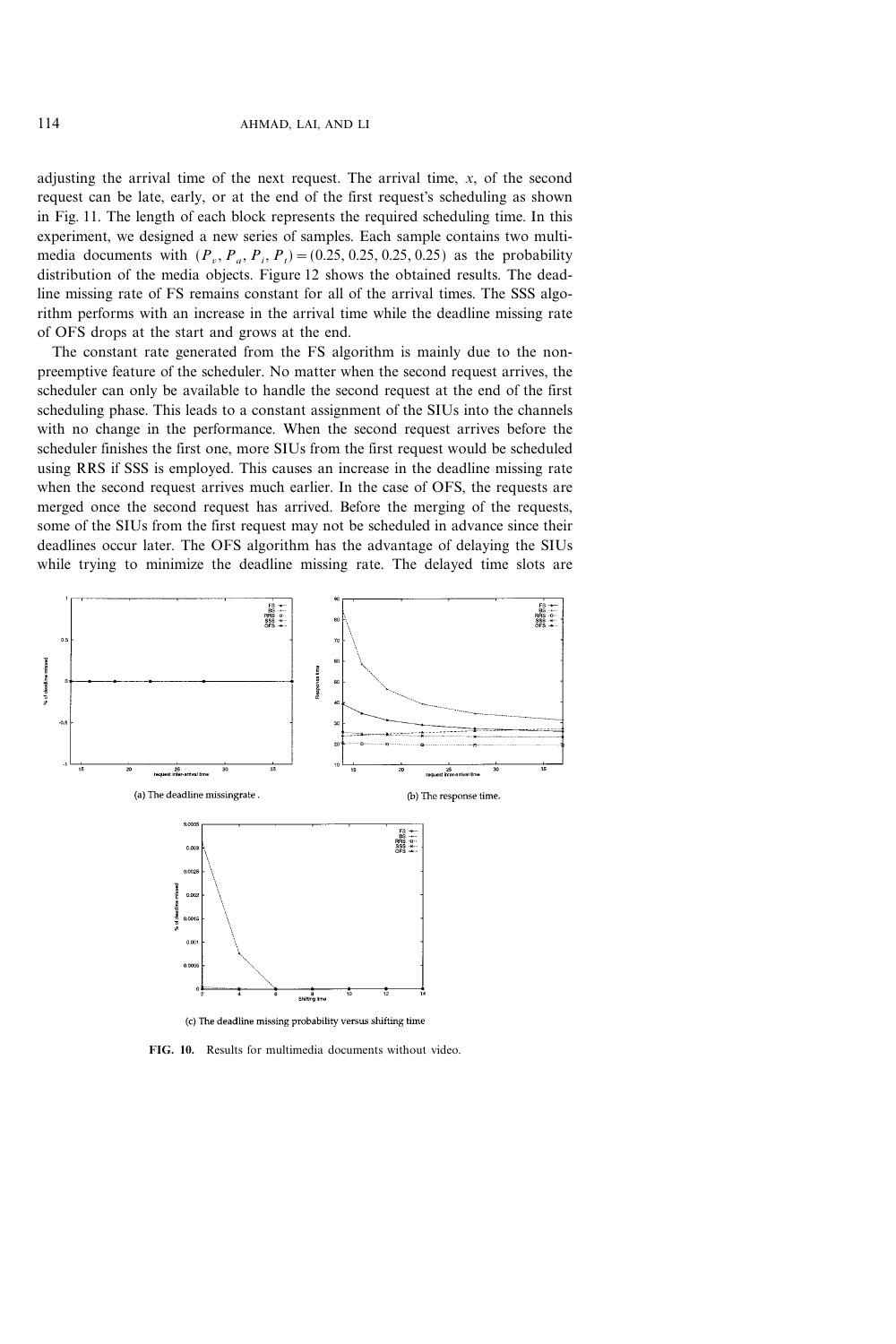

FIG. 11. Relationship between two requests.

available for the SIUs from the second request. Consequently, this technique minimizes the overall deadline missing rate. When all possible time slots are fully utilized, joined requests will result in a higher deadline missing rate because neither the first request nor the second request can be satisfied (see Fig. 12).

We now elaborate on the total scheduling time of using the FS, SSS, and OFS algorithms. We again consider the case of scheduling two requests with different arrival times relative to the first request. Suppose we have  $n$  SIUs in the first requested multimedia document and m SIUs in the second request. Let  $\mu_{FA}$  and  $\mu_{RR}$ be the average scheduling times of one SIU using FS and RRS, respectively. The total processing time of the first request using FS is

$$
\mu_{FA} \times n. \tag{1}
$$

The total processing time of the first request using SSS is

$$
\mu_{FA} \times (n-p) + \mu_{RR} \times p. \tag{2}
$$

Similarly, the total scheduling time of the first request using OFS is

$$
\mu_{FA} \times (n-p),\tag{3}
$$

where  $p$  is the number of SIUs which are yet to be scheduled.

The scheduling time of OFS and FS are the same because the objective of the former is to take the advantages of merging requests using the latter. The scheduler still needs the same amount of time to decide which SIU should go to which channel. However, the scheduler does not gain any advantage over its processing speed. The relationship between  $\mu_{FA}$  and  $\mu_{RR}$  should be held as

$$
\mu_{FA} > \mu_{RR}.\tag{4}
$$

In other words,  $\mu_{RR}/\mu_{FA} < 1$ .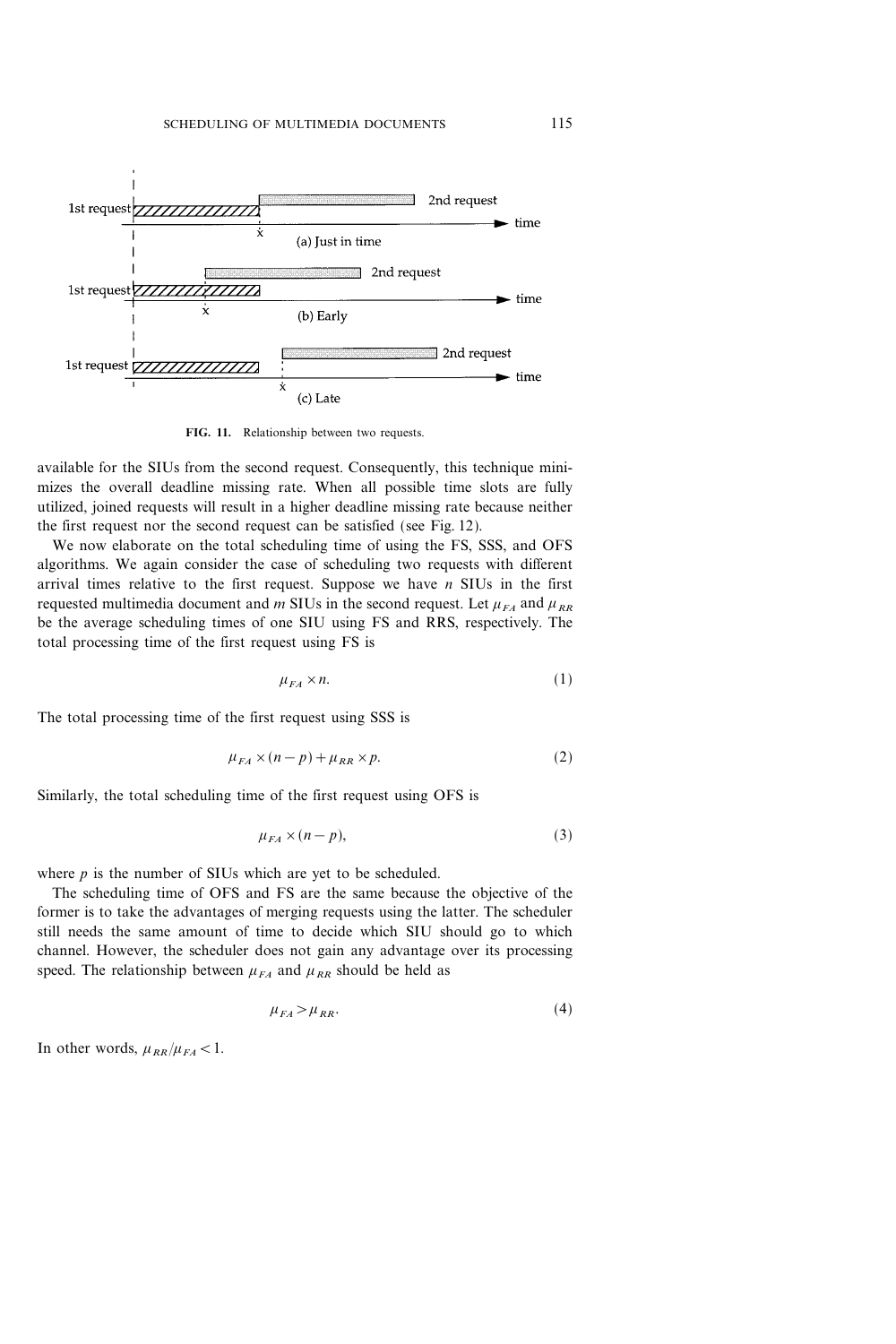

FIG. 12. Deadline missing rate in static mode.

Dividing Eq.  $(2)$  by Eq.  $(1)$ , we get

$$
\frac{\mu_{FA} \times (n-p) + \mu_{RR} \times p}{\mu_{FA} \times n} = \frac{(n-p)}{n} + \left(\frac{\mu_{RR}}{\mu_{FA}}\right) \times \frac{p}{n}
$$

$$
= 1 - \left(1 - \frac{\mu_{RR}}{\mu_{FA}}\right) \times \frac{p}{n}
$$

$$
= 1 - \left(1 - \frac{\mu_{RR}}{\mu_{FA}}\right) \times \left(\frac{p}{n}\right) \text{ or unscheduled SIUs}, \qquad (5)
$$

where  $(1-\mu_{RR}/\mu_{FA})>0$ .

## TABLE 7

# Total Scheduling Time

| Algorithm                      | Total scheduling time                                                                                                                                                 |
|--------------------------------|-----------------------------------------------------------------------------------------------------------------------------------------------------------------------|
| FS<br><b>SSS</b><br><b>OFS</b> | $(\mu_{FA} \times n) + (\mu_{FA} \times m)$<br>$(\mu_{FA} \times (n-p) + \mu_{RR} \times p) + (\mu_{FA} \times m)$<br>$\mu_{FA} \times (n-p) + \mu_{FA} \times (m+p)$ |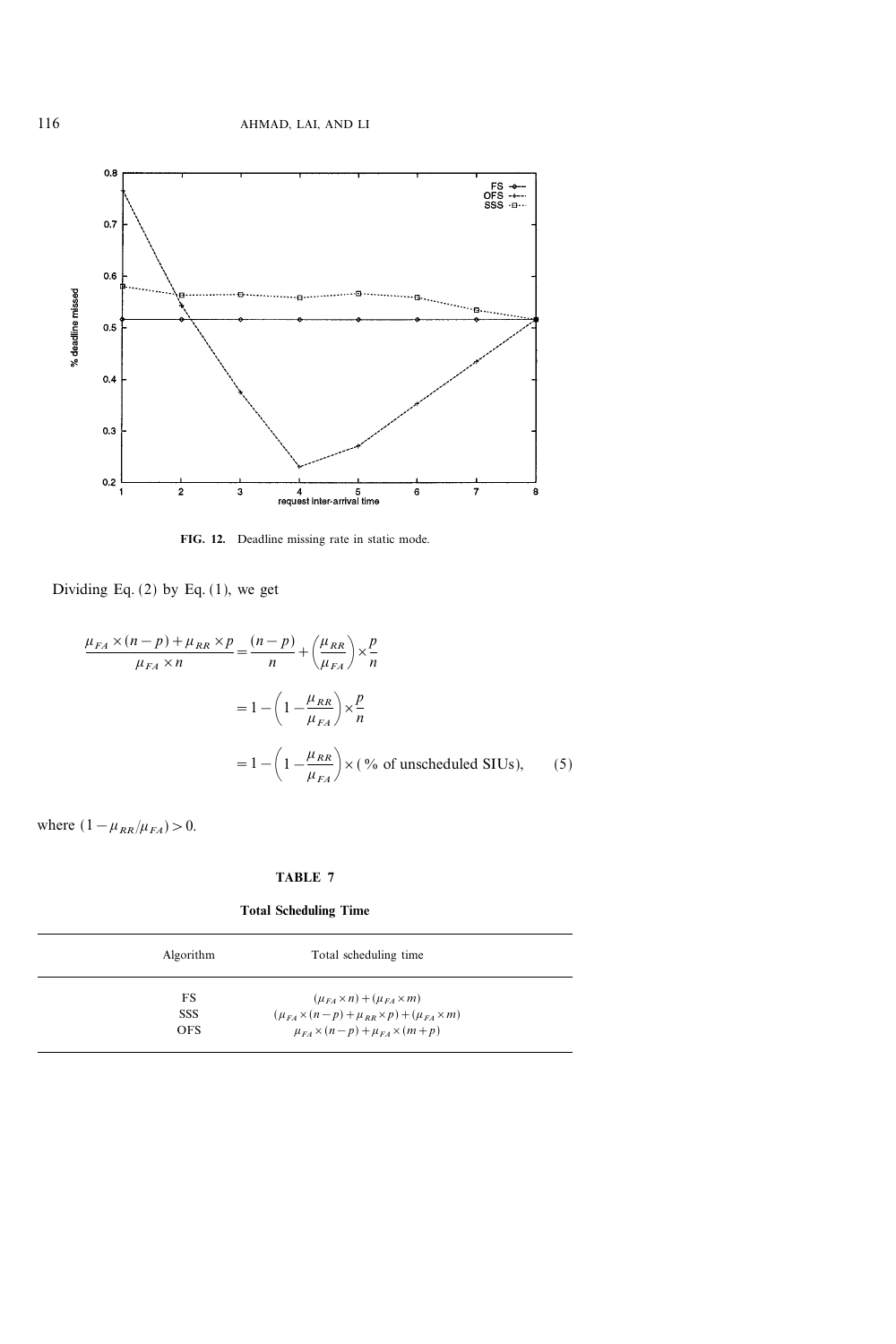

FIG. 13. An illustration of merging of requests by the OFS algorithm.

In other words, SSS runs faster than both FS and OFS in the first round by  $(1-\mu_{RR}/\mu_{FA})\times($ % of unscheduled SIUs) *percentage* of a time unit. In the second round of the scheduling, all three algorithms perform identically. The total scheduling time for the second request using either FS or SSS is

$$
\mu_{FA} \times m. \tag{6}
$$

The total scheduling time for the second request using OFS is

$$
\mu_{FA} \times (m+p). \tag{7}
$$

Table 7 includes expressions for the total scheduling time of the two requests. The relationship can be also be pictorially explained using Fig. 13.

#### 7. CONCLUSIONS

We have modified and evaluated two previously proposed static scheduling algorithms in a dynamic context and have proposed two new dynamic scheduling algorithms for server-based multimedia scheduling. We have studied the performances and made comparisons using a detailed multimedia system simulator. The two proposed algorithms outperformed the two previous counterparts in many aspects, such as the deadline missing rate, response time, and scheduler load. Both algorithms are suitable in different environments. In general, because of its simplicity and the faster response, SSS is the more suitable in an extremely high request rate environment if relaxation in QoS requirements is acceptable. In the case of high QoS user requirements, the OFS algorithm is a better choice.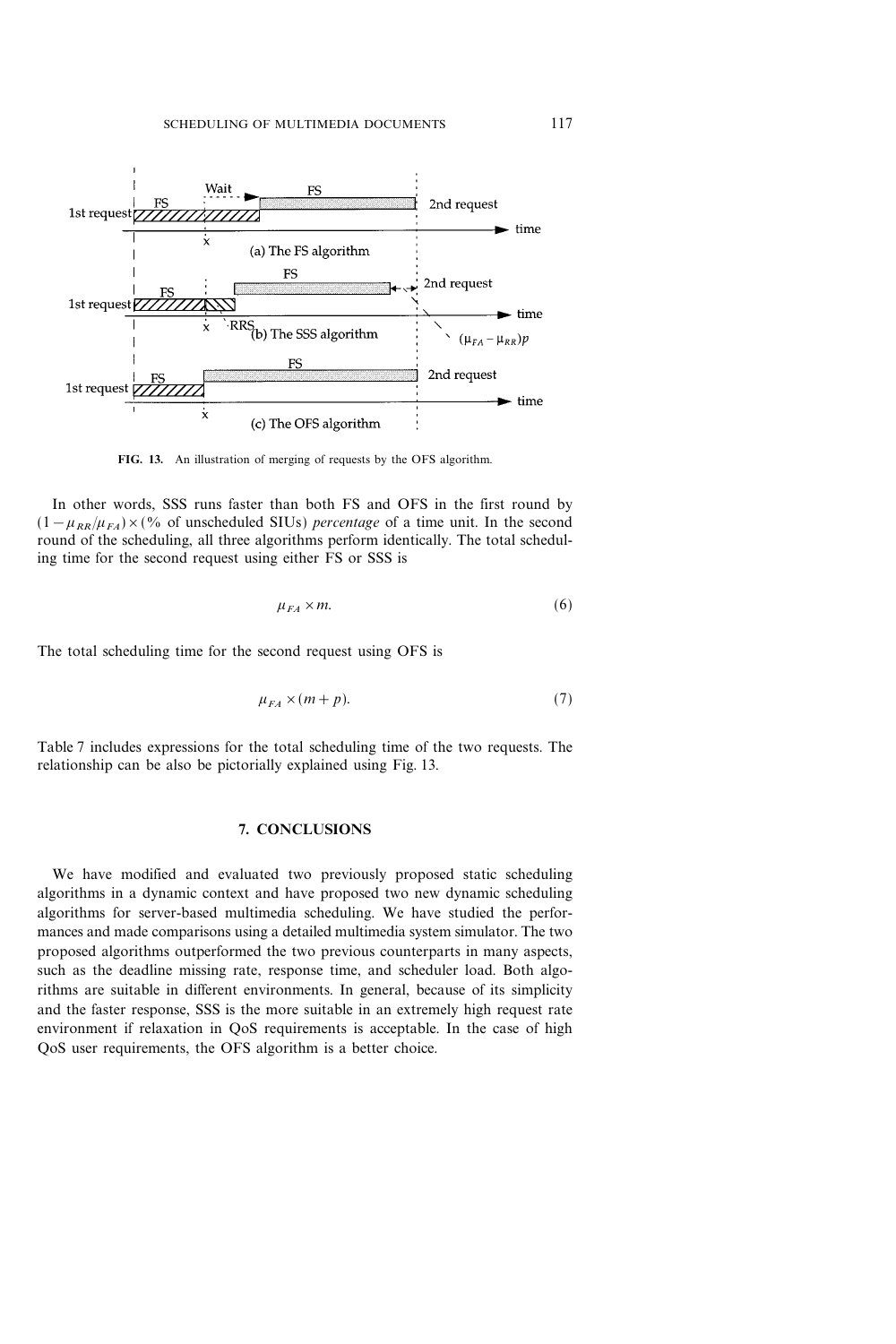#### **REFERENCES**

- 1. S. R. Ahuja and R. Ensor, Coordination and Control of Multimedia Conferencing, IEEE Commun. Mag. 30 (May 1992), 38-43.
- 2. D. Anderson, S. Tzou, R. Wahbe, R. Govinda, and H. Andres, Support for continuous media in the dash system, in "Proceedings of 10th International Conference on Distributed Computing Systems, May 1990," pp. 54-61.
- 3. S. Baqai, M. Farrukh Khan, M. Woo, S. Shinkai, A. A. Khokhar, and A. Chafoor, Quality-based evaluation of multimedia synchronization protocols for distributed multimedia information systems, IEEE J. Selected Areas Commun. 14, 7 (Sep. 1996), 1388-1403.
- 4. J. Blazewicz, K. Ecker, G. Schmidt, and J. Weglarz, "Scheduling in Computer and Manufacturing Systems," Springer-Verlag, Berlin/Heidelberg, 1993.
- 5. W. Clark, Multipoint multimedia conferencing, IEEE Commun. Mag. 30 (May 1992), 4450.
- 6. Y. F. Day, S. Dagtas, Mitsutoshi Iino, A. Khokhar, and A. Ghafoor, Spatio-temporal modeling of video data for on-line object-oriented query processing, in "Proceedings of the International Conference on Multimedia Computing and Systems, 1995," pp. 98-105.
- 7. Y. Deng and S. Chang, A framework for the modeling and prototyping of distributed information systems, Internat. J. Software Engineering and Knowledge Engineering 1 (1991), 203-226.
- 8. D. Deloddere, W. Verbiest, and H. Verhille, Interactive video on demand, IEEE Commun. Mag. 32 (May 1994), 82-89.
- 9. M. L. Escobar-Moiano, S. Gandeharizadeh, and D. Lerardi, An optimal resource scheduler for continuous display of structured video objects, IEEE Trans. on Knowledge and Data Engineering 8, 3 (June 1996), 508-511.
- 10. G. S. Fishman, "Principles of Discrete Event Simulation," Wiley, 1978.
- 11. I. E. Greif, "Computer Supported Cooperative Work: A Book of Readings," Morgan Kaufmann, Sam Mateo, CA, 1988.
- 12. M. Haindl, A new multimedia synchronization model, IEEE J. Select. Areas Commun. 14 (Jan. 1996), 73-83.
- 13. N. G. Hall and M. E. Posner, Earliness-tardiness scheduling problems—I. Weighted deviation of completion times about a common due date, Operations Research 39, 5 (Sept.-Oct. 1991), 836– 46.
- 14. J. R. Haritas, M. Livny, and M. J. Carey, Earliest deadline scheduling for real-time database systems, in "Proceedings. Twelfth Real-time Systems Symposium," pp. 232-242.
- 15. J. Huang and D. Z. Du, ``Resource Management for Continuous Multimedia Database Application,'' pp. 46-54, IEEE, New York, 1994.
- 16. R. Gopalakrishnan and G. M. Parulkar, Bring real-time scheduling theory and practice closer for multimedia computing, ACM Performance Evaluation Rev. 24, 1 (May 1996), 1-12.
- 17. S. D. Liman and S. Ramaswamy, Earliness-tardiness scheduling problems with a common delivery window, Operations Res. Lett. 15, 4 (May 1994), 195-203.
- 18. T. D. C. Little and A. Ghafoor, Synchronization and storage models for multimedia objects, IEEE J. on Select. Areas in Comm. 8 (Apr. 1990), 413-427.
- 19. T. D. C. Little and A. Ghafoor, Network considerations for distributed multimedia object composition and communication, IEEE Network Mag. (Nov. 1990), 32-49.
- 20. Y. Masunaga, An object-oriented multimedia database management system, J. Inform. Process. 14  $(1991), 60-74.$
- 21. S. S. Park and D. H. Cho, Performance improvements of scheduling algorithms for multimedia server, IEICE Trans. INF & SYST. E790D, 6 (June 1996), 706-711.
- 22. K. K. Ramakrishnam, L. Vaitzblit, C. Gray, U. Vahalia, D. Ting, P. Tzelnic, S. Glaser, and W. Duso, Operating system support for a video-on-demand file service, *Multimedia Systems* v3 (1995), 53– 65.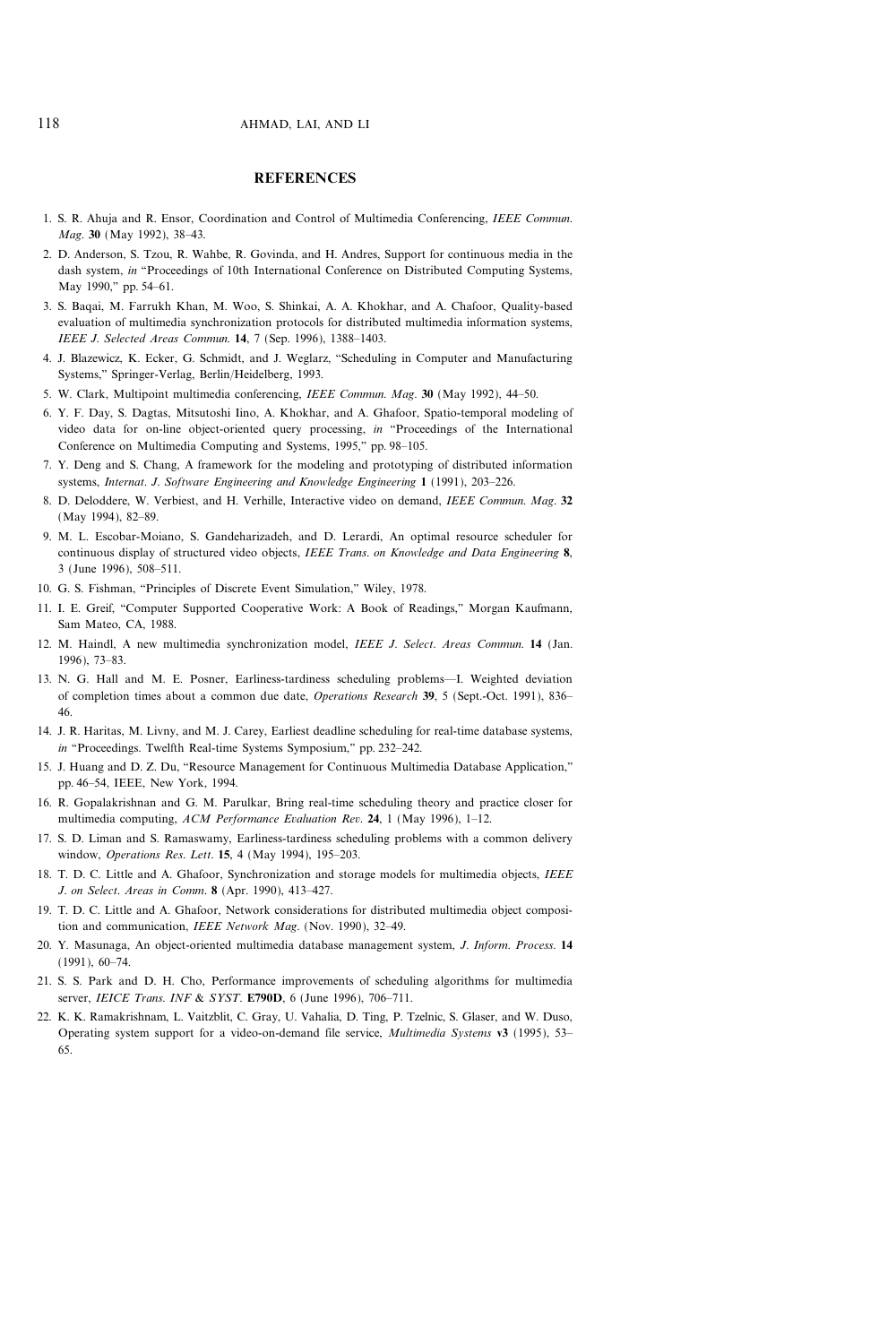- 23. B. Sonah, M. R. Ito, and G. Neufeld, The design and performance of a multimedia server for highspeed networks, IEEE Comput. (1995), 15-22.
- 24. R. Steinmeta, Synchronization properties in multimedia systems, IEEE J. Select. Areas in Commun. 8 (April 1990), 401-412.
- 25. R. Steinmetz, Analyzing the multimedia operating system, IEEE Multimedia (Spring 1995), 68-84.
- 26. P. Stotts and R. Furuta, Petri-net-based hypertext: Document structure with browsing semantics, ACM Trans. Office Automation Systems 7 (Jan. 1989), 3-29.
- 27. F. Tompa, A data model for flexible hypertext database system, Inform. Services and Use 7 (Jan. 1989), 85-100.
- 28. Q. Wang, D. R. Broome, and A. R. Greig, Intelligent gain scheduling (IGS) using neural networks for robotic manipulators, in "Proceedings of the Workshop on Neural Network Applications and Tools, 1994," pp. 103-8.
- 29. M. Woo, A synchronization framework for networked multimedia services, Ph.D. thesis, Purdue University, Dec. 1995.
- 30. M. Woo, N. U. Qazi, and A. Ghafoor, A synchronization framework for communication of preorchestrated multimedia information, IEEE Network (Jan./Feb. 1994), 52–61.
- 31. G. G. Xie and S. S. Lam, Delay guarantee of virtual clock server, IEEE/ACM Trans. On Networking 3 (6) (Dec. 1995), 683-689.
- 32. K. Y. Yau and S. S. Lam, Adaptive rate-controlled scheduling for multimedia applications,  $ACM$ Multimedia 96, 129-140.
- 33. L. Zhang, Virtual clock: A new traffic control algorithm for packet switching networks, ACM Transactions on Comput. Syst.  $9$ , 2 (May 1991), 101-124.

ISHFAQ AHMAD received a B.Sc. degree in electrical engineering from the University of Engineering and Technology, Lahore, Pakistan, in 1985. He received his M.S. degree in computer engineering and his Ph.D. degree in computer science, both from Syracuse University in 1987 and 1992, respectively. Currently, he is an associate professor in the Department of Computer Science at the Hong Kong University of Science and Technology, where he is also the Director of Video Technology Center. His research interests are in the areas of parallel programming tools, scheduling and mapping algorithms for scalable architectures, video technology, and interactive multimedia systems. He has published over 80 papers in the above areas. He has served on the committees of various international conferences, has been a guest editor for two special issues of *Concurrency Practice and Experience* related to resource management, and is co-guest-editing a forthcoming special issue of the Journal of Parallel and Distributed Computing on the topic of software support for distributed computing. He also serves on the editorial board of Cluster Computing. He is a member of the IEEE Computer Society.

WILLIAM LAI received a B.Sc. degree in computer science from Hong Kong Polytechnic University in 1995 and an M.Phil. degree in computer science from Hong Kong University of Science and Technology, Hong Kong in 1997. His research interests include parallel and distributed systems, networking, and multimedia systems. He is at present a network engineer with LinkAGE Online Ltd.

BO LI received the B.S. (cum laude) and M.S. degrees in computer science from Tsinghua University, Beijing, in 1987 and 1989, respectively, and the Ph.D. degree in computer engineering from the University of Massachusetts at Amherst in 1993. Between 1994 and 1996, he worked on high performance routers and ATM switches in IBM Networking System Division, Research Triangle Park, North Carolina. He joined the faculty in the Computer Science Department of Hong Kong University of Science and Technology in January 1996. He is on the editorial board for ACM Mobile Computing and Communications Review (MC2R) and Journal of Communications and Networks (JCN). He is currently serving as a Co-TPC Chair for the First International Conference on Mobile Data Access to be